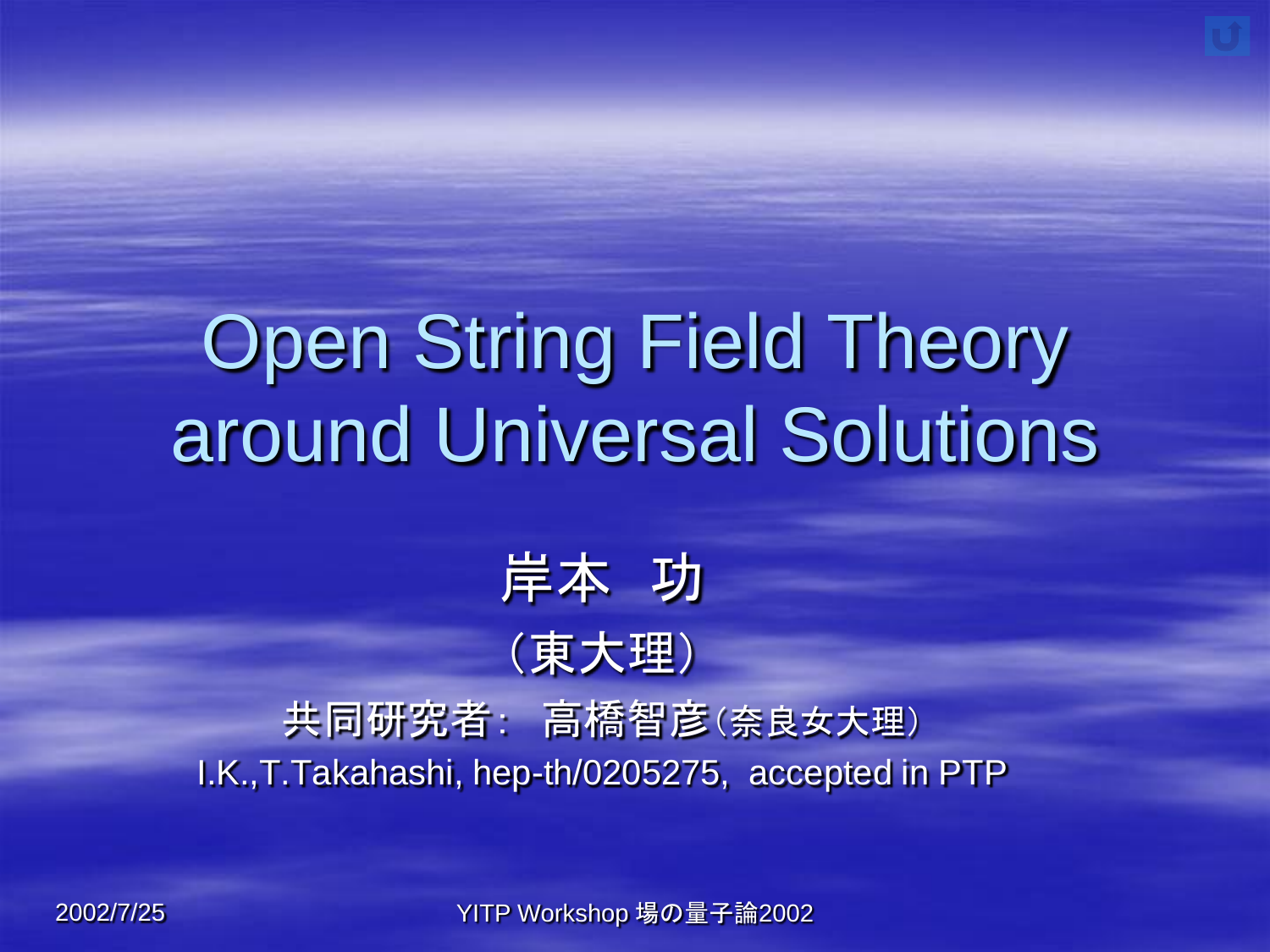# Introduction

### Senの予想:



<span id="page-1-0"></span>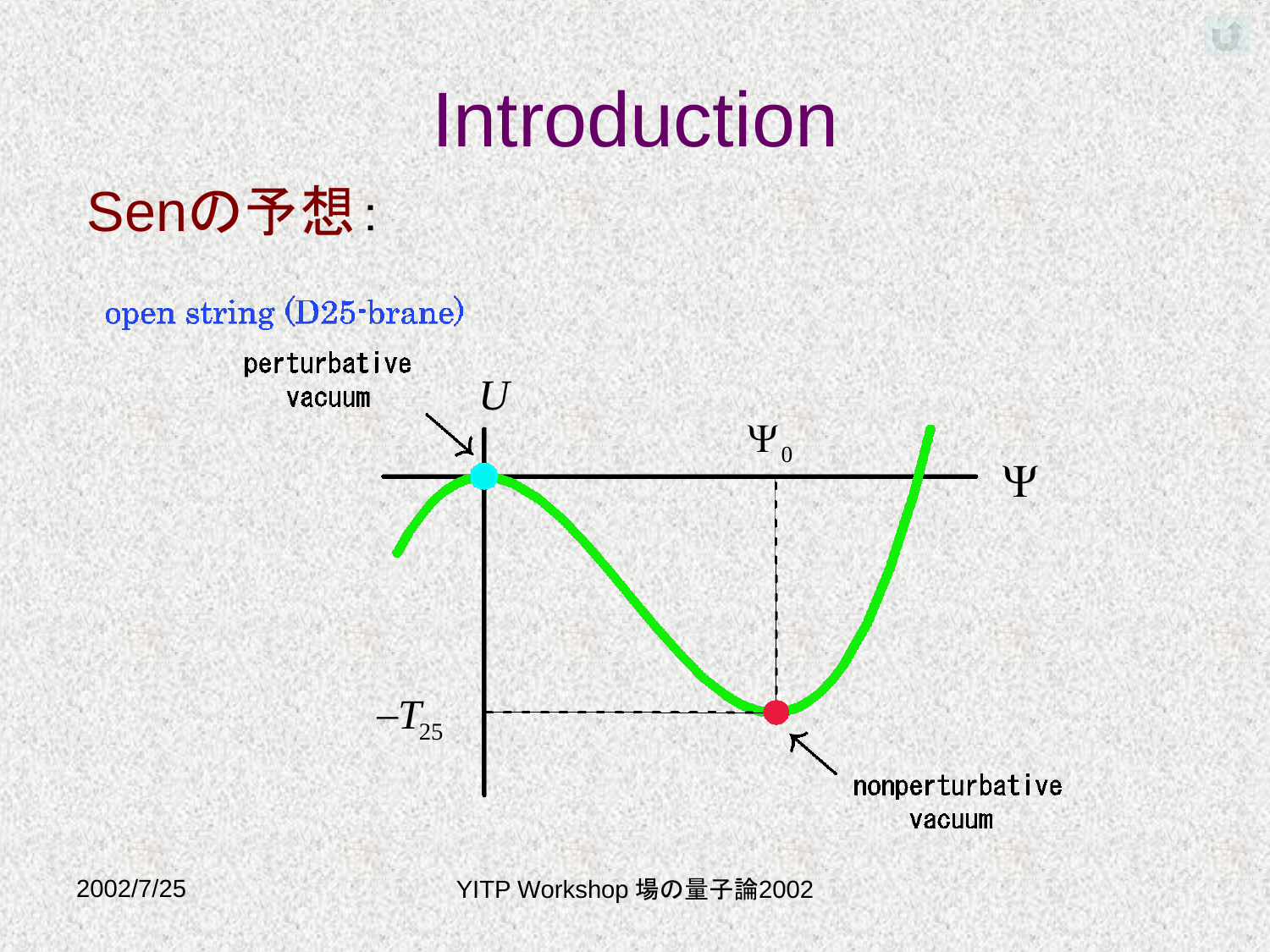#### Cubic String Field Theory (CSFT) を使えば原理的には厳密に扱える。

### [Witten(1986)]



 $\delta_{\Lambda} |\Psi\rangle = Q_B |\Lambda\rangle + |\Psi * \Lambda\rangle - |\Lambda * \Psi\rangle$ 

*g*

作用:

 $\delta_{\Lambda} S = 0$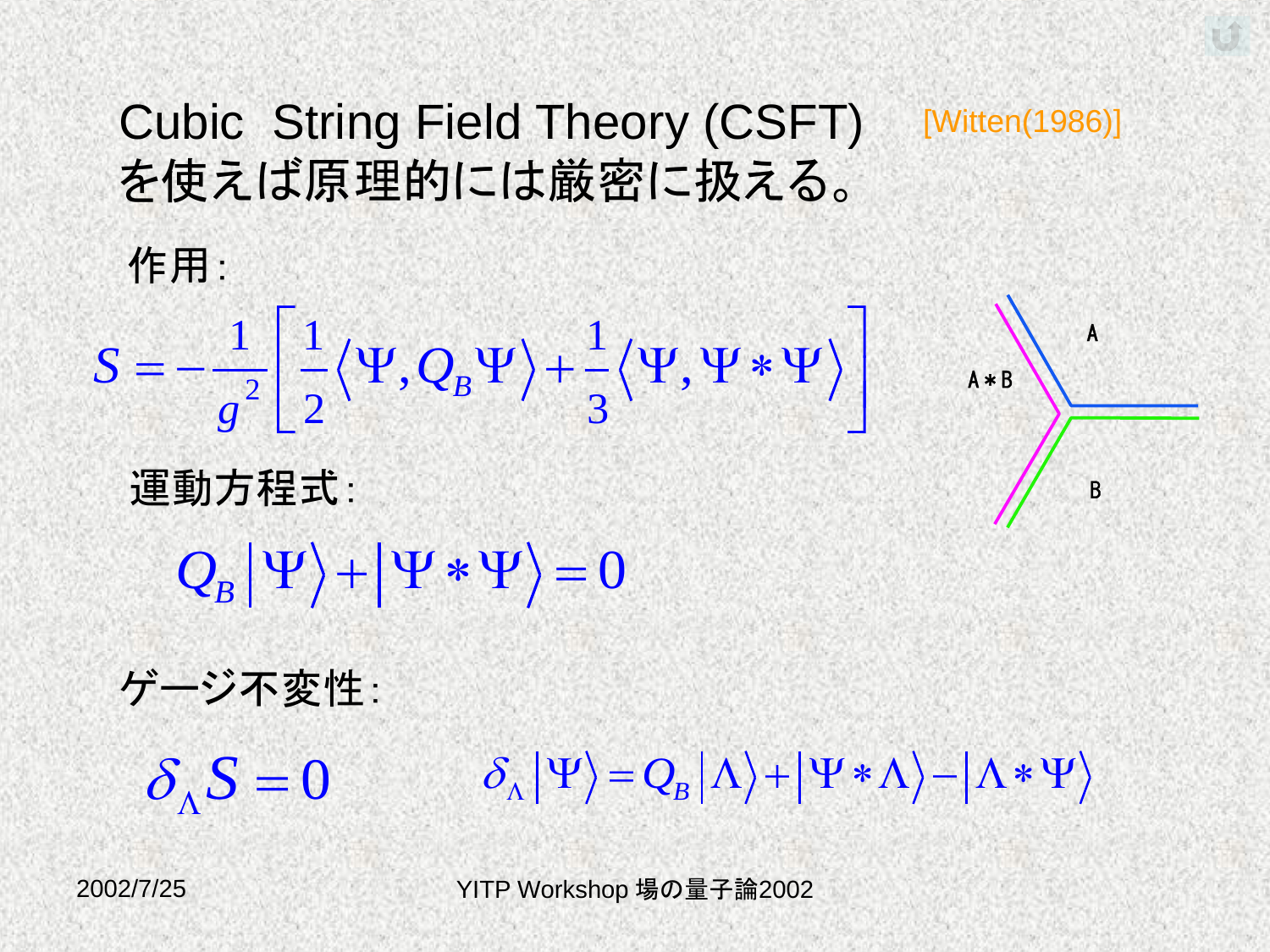Senの予想をCSFTの言葉で言いかえると:

- ・ 運動方程式の解  $\Psi_{0}$  があって : $\frac{1}{2}Q_{B}W_{0} + \Psi_{0} * \Psi_{0} = 0.$  $Q_{B} \Psi_{0} + \Psi_{0} * \Psi_{0} = 0.$
- potentialの値がD25-braneのtensionに等しい:
- $\bullet$  [そのまわりでの](#page-1-0)新しいBRST電荷  $\left\langle Q\right\rangle_B$  の cohomologyが自明:  $-S \vert_{\Psi_0} / V_{26} = T_{25}.$  $Q'_{B} \psi = 0 \Rightarrow \psi = Q'_{B} \phi, \quad \exists \phi.$ 
	- $Q_{B}\psi + \Psi_{0} * \psi (-1)^{|\psi|}\psi * \Psi_{0}$  ${}_{y}\psi +\Psi_{_{0}}*\psi -(-1)^{|\psi|}\psi * \Psi_{_{0}}$ Ï

# これを厳密に示そう!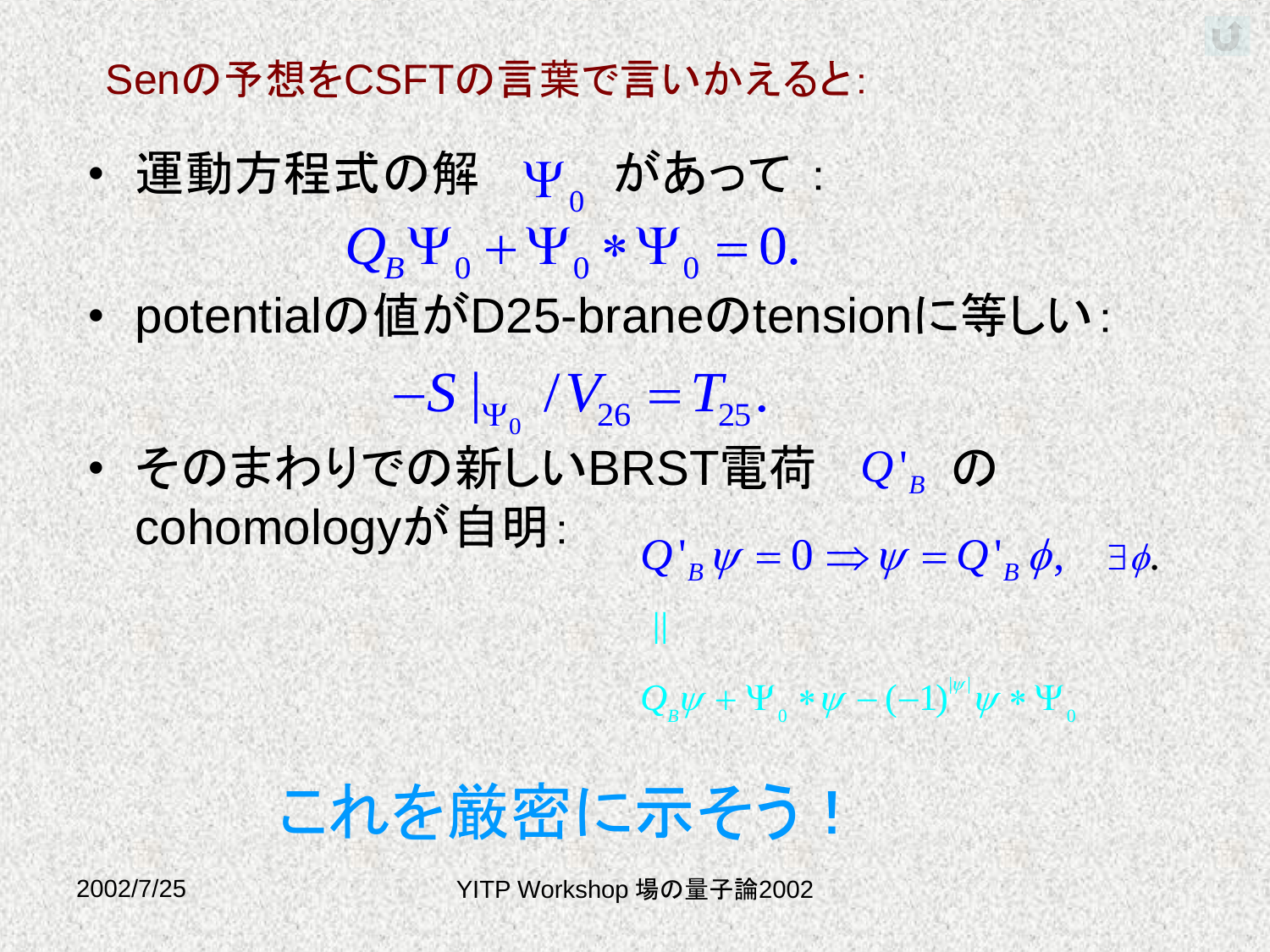# **Contents**

- **[Introduction](#page-1-0)**
- [Universal Solutions in CSFT](#page-5-0)
- [Cohomology of the New BRST Charge](#page-12-0)
- [Summary](#page-24-0)
- **[Discussion](#page-25-0)**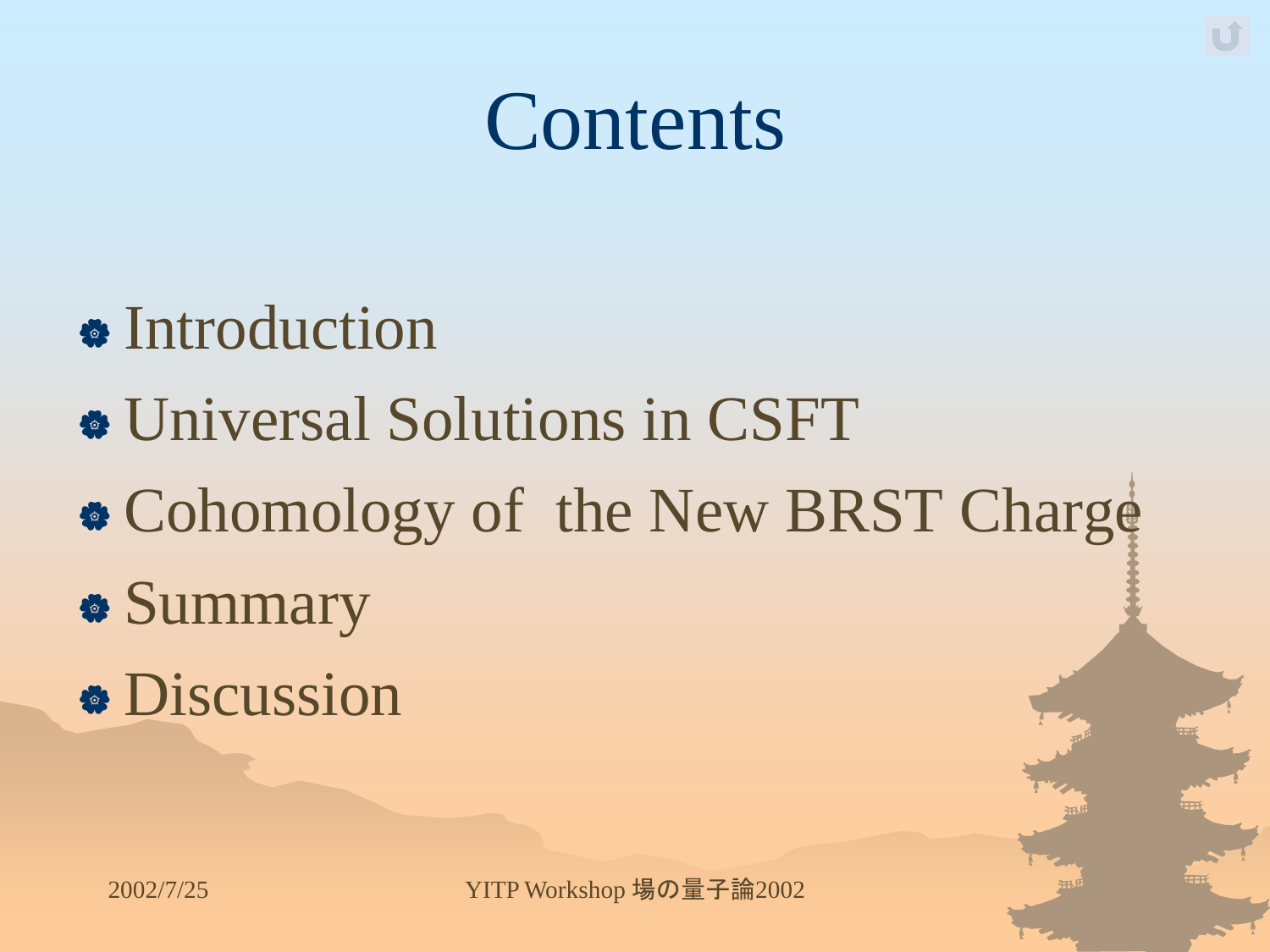# Universal Solutions in CSFT

高橋-谷本の解 *JHEP 0203 (2002) 033*

$$
|\P\hat{\mathbf{a}} - \hat{\mathbf{A}} \mathbf{\Phi} \mathbf{D}\mathbf{\mathcal{H}}| \text{ Here } 0203 (2002) \text{ } 033
$$
\n
$$
|\Psi_0\rangle = Q_L (e^h - 1)|I\rangle - C_L ((\partial h)^2 e^h)|I\rangle,
$$

$$
\begin{aligned} \n|\Psi_0\rangle &= \mathcal{Q}_L \left( e^{v} - 1 \right) |I\rangle - C_L \left( \left( \mathcal{O} h \right)^{-} e^{v} \right) |I\rangle, \\ \nh(w) &= \sum h_n \left( w^n + (-w^{-1})^n \right), \quad h(\pm i) = 0, \partial h(\pm i) = 0. \n\end{aligned}
$$

matter Virasoroとghostで書けている。 oscillator表示が存在する(程度に滑らか)。

<span id="page-5-0"></span>実は素朴には*pure gauge*解:  $(h)I \ast Q^{-q_L(h)}$ 0  $q_L(h)I \ast Q \cdot e^{-q_L(h)I}$  $\Psi_0 = e^{q_L(h)I} * Q_B e^{-\frac{1}{2}I}$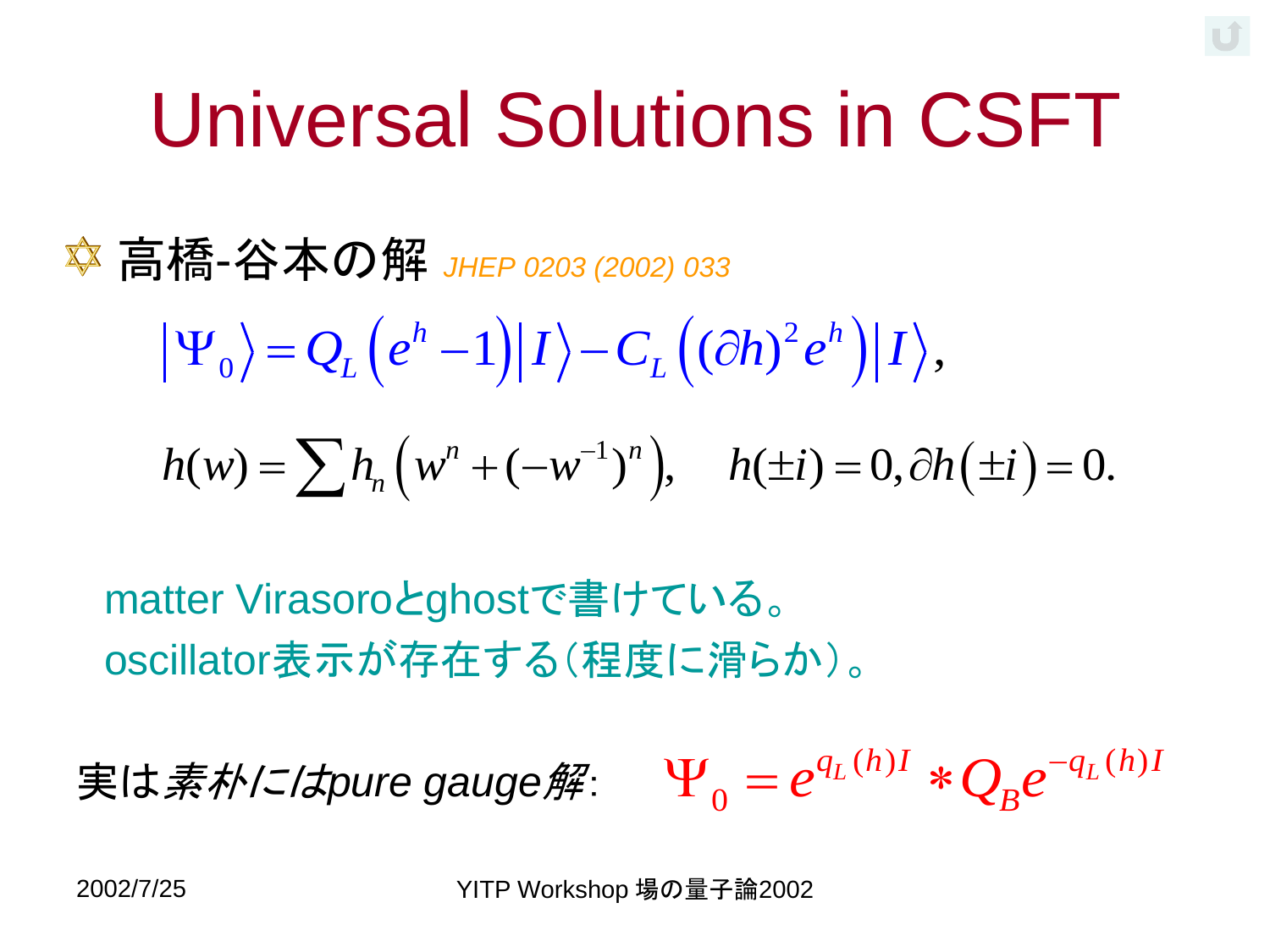#### Notation:



Notation:  
\n
$$
C(f) = \oint \frac{dw}{2\pi i} f(w)c(w), \quad C_L(f) = \int_{C_L} \frac{dw}{2\pi i} f(w)c(w),
$$
\n
$$
Q(f) = \oint \frac{dw}{2\pi i} f(w) j_{BRST}(w), \quad Q_L(f) = \int_{C_L} \frac{dw}{2\pi i} f(w) j_{BRST}(w),
$$
\n
$$
q(f) = \oint \frac{dw}{2\pi i} f(w) j_{gh}(w), \quad q_L(f) = \int_{C_L} \frac{dw}{2\pi i} f(w) j_{gh}(w),...
$$
\n
$$
j_{BRST}(w) = cT^X + :bc\partial c : + \frac{3}{2}\partial^2 c = \sum_n Q_n w^{-n-1}, \quad j_{gh}(w) = -:bc := \sum_n q_n w^{-n-1},...
$$
\n
$$
I = \frac{1}{4i}b\left(\frac{x}{2}\right)b\left(-\frac{x}{2}\right)\exp\left(\sum_{n=1}^{\infty}\left(\frac{-(-1)^n}{2n}\alpha_n \cdot \alpha_{-n} + (-1)^n c_{-n}\beta_{-n}\right)\right)c_0c_1|0\rangle \sim \prod_{n=2}^{\infty}\exp\left(-\frac{2}{2^n}L_{-2^n}\right)e^{L_2}|0\rangle.
$$
\n2002/7/25 \nYITP Workshop \$g\_0 \equiv \frac{2}{3}\pi i \approx 0.227/25

$$
I = \frac{1}{4i}b\left(\frac{\pi}{2}\right)b\left(-\frac{\pi}{2}\right)\exp\left(\sum_{n\geq 1}\left(\frac{-(-1)^n}{2n}\alpha_{-n}\cdot\alpha_{-n}+(-1)^n c_{-n}b_{-n}\right)\right)c_0c_1|0\rangle - \prod_{n=2}^{\infty}\exp\left(-\frac{2}{2^n}L_{-2^n}\right)e^{L_{-2}}|0\rangle.
$$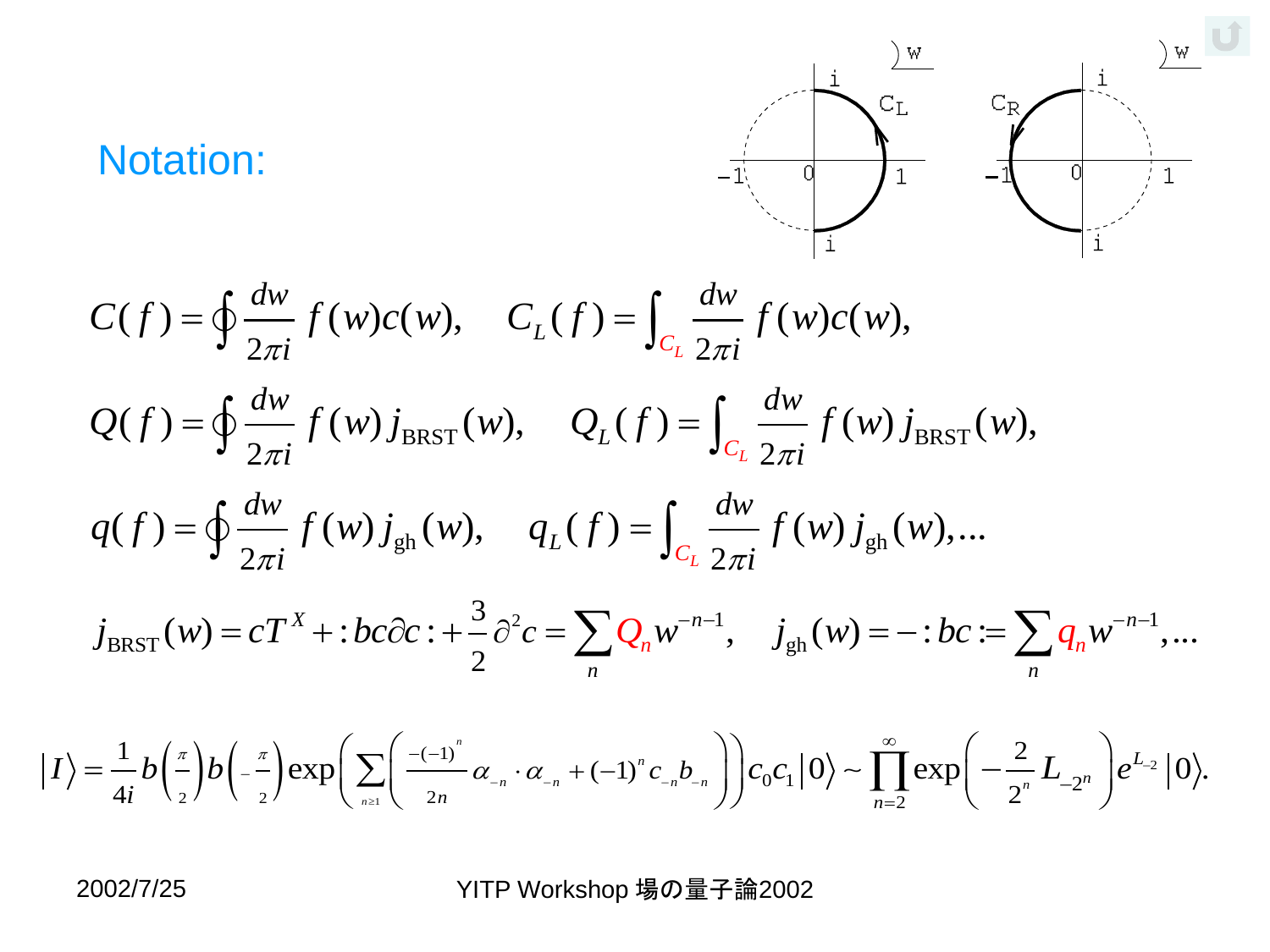2  $Q'_{B} = Q(e^{h}) - C((\partial h)^{2} e^{h})$ この解のまわりでのBRST電荷:

 $\int_{a}^{b}$   $\int_{a}^{q(h)}$   $\int_{a}^{q(h)}$  $Q'_{B} = e^{q(h)} Q_{B} e^{-q(h)}$ これは*形式的には* 



### もとの  $\mathcal{Q}_{B}$  と同じコホモロジー

<span id="page-7-0"></span>~ このまわりでの物理は摂動的な真空と同じ。  $\sim$  [pure gauge](#page-5-0) (?)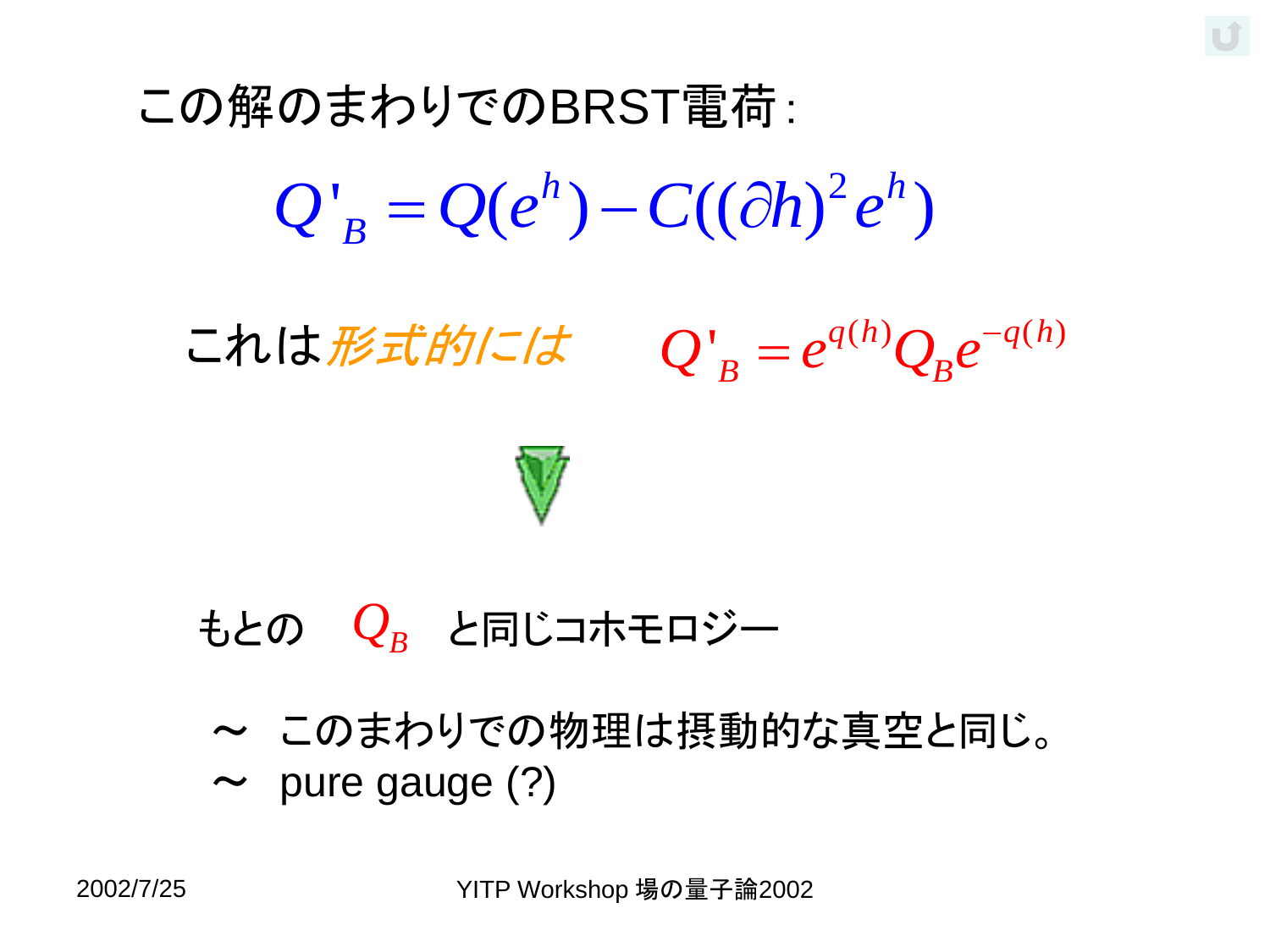### しかし  $e^{\pm q(h)}$  が特異になる h(w) の場合

## pure gauge ではない非自明な解 である可能性がある(?)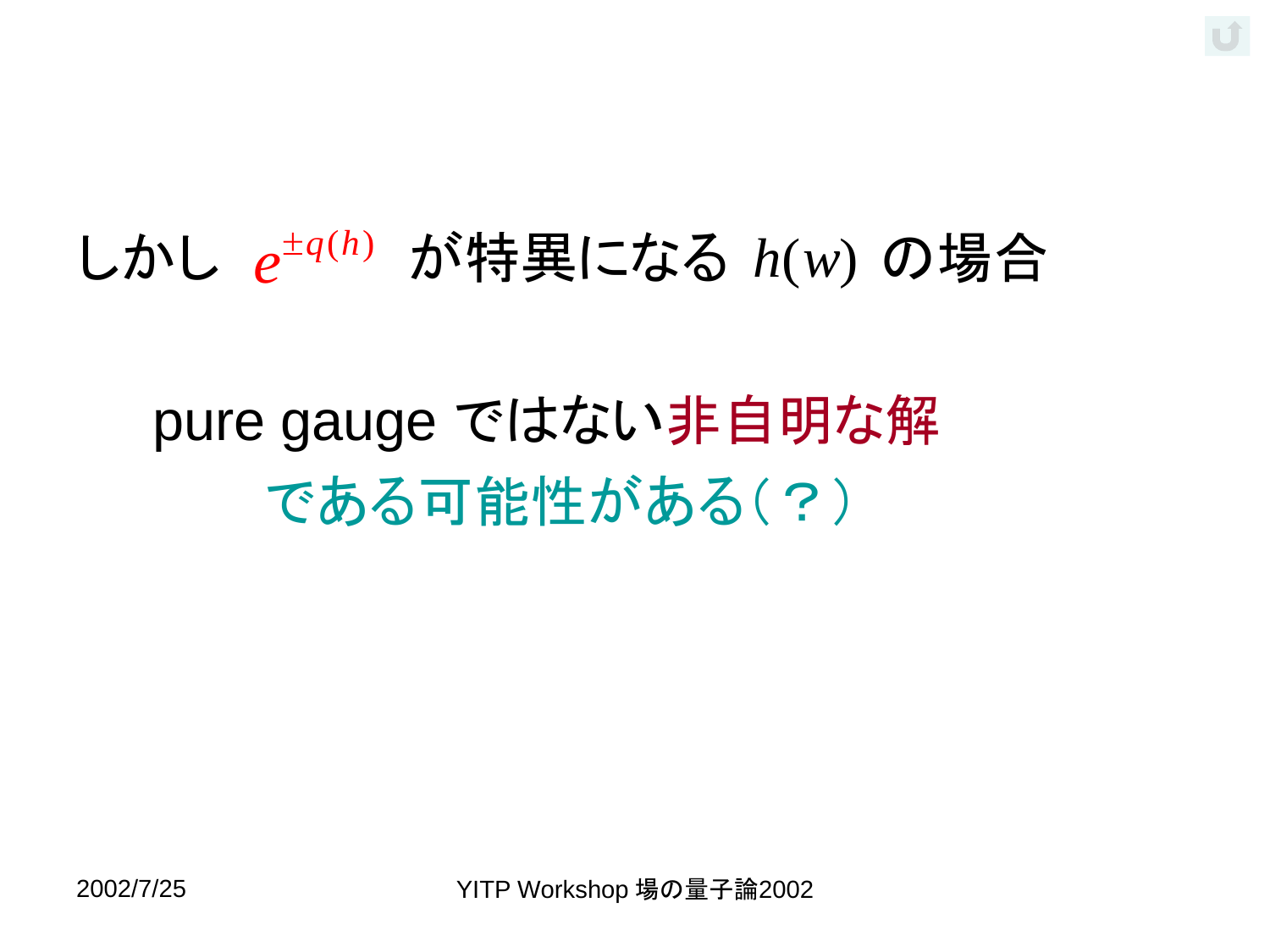$$
\underline{B}(\underline{k\#M})\colon h_a(w) = \log\left(1 + \frac{a}{2}(w + w^{-1})^2\right) \quad \text{and} \quad \Delta \equiv 0
$$
\n
$$
q(h_a) = -q_0 \log(1 - Z(a))^2 + q^{(+)}(h_a) + q^{(-)}(h_a), \quad Z(a) = \frac{1 + a - \sqrt{1 + 2a}}{a},
$$
\n
$$
\left[q^{(+)}(h_a), q^{(-)}(h_a)\right] = -2\log(1 - Z(a)^2), \qquad \forall y
$$
\n
$$
\exp\left(\pm q(h_a)\right) = \left(1 - Z(a)^2\right)^{-1} \exp\left(\mp q_0 \log(1 - Z(a))^2\right) e^{\pm q^{(-)}(h_a)} e^{\pm q^{(+)}(h_a)}
$$
\n
$$
Z(a = -1/2) = -1, \quad \forall x \in \mathbb{R}, a = -1/2 \quad \text{and} \quad \Delta \equiv 0
$$

$$
h_{a=-1/2}(w) = \log\left(-\frac{1}{4}(w-w^{-1})^2\right) \qquad \text{(1) = 100 (1) = 1000 (1) = 1000}
$$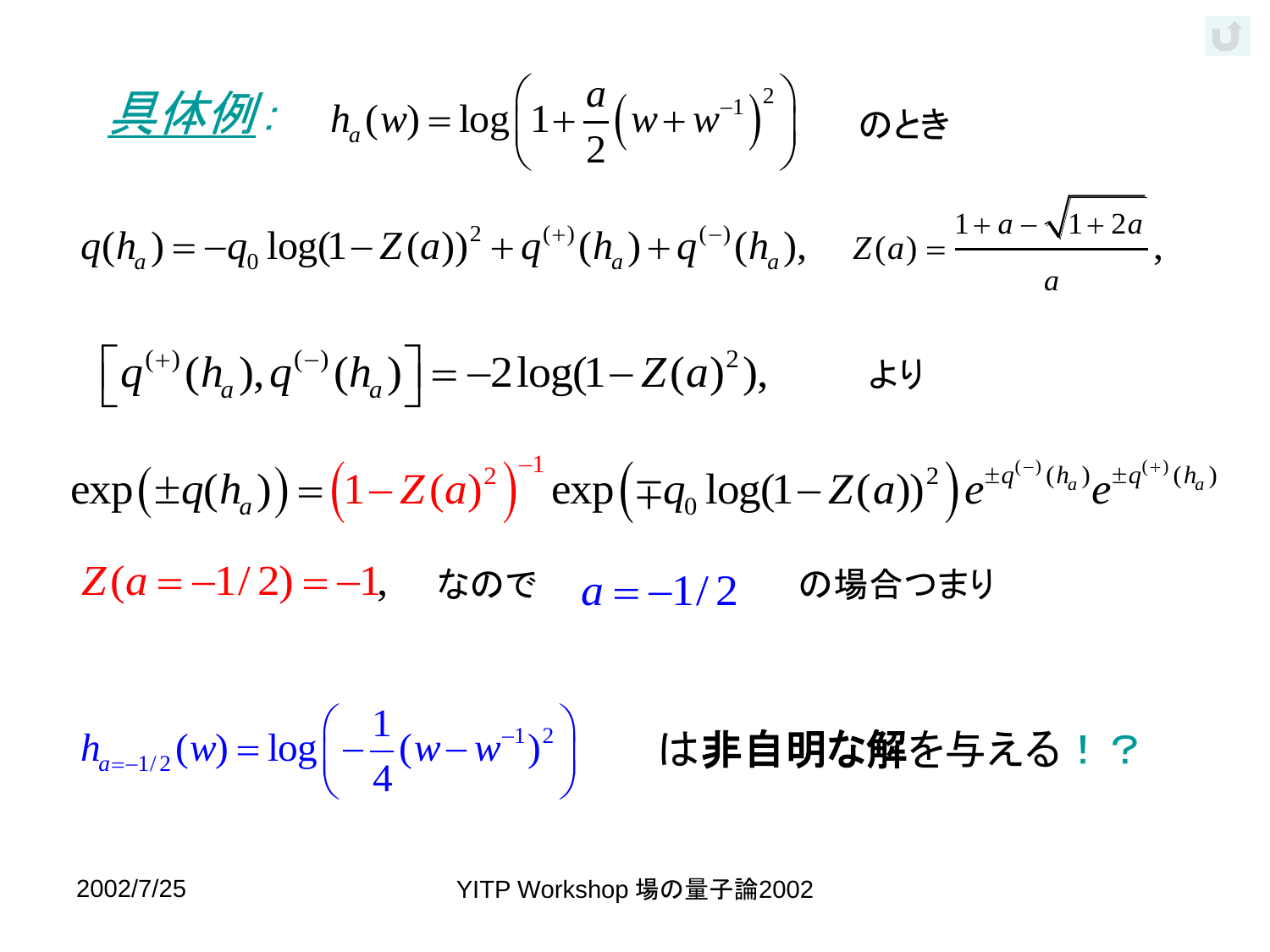$$
\underline{\mathscr{W}} - \underline{\mathscr{W}} \underline{\mathscr{W}} \, \overline{\mathscr{C}} \, \underline{\mathscr{F}} \, \underline{\mathscr{F}} \, \underline{\mathscr{F}} \, \underline{\mathscr{F}} \, h_a^l(w) = \log \bigg( 1 - \frac{a}{2} \big( -1 \big)^l \big( w^l - (-1)^l w^{-l} \big)^2 \bigg) \quad \textcircled{1} \, \underline{\mathscr{F}} \, \underline{\mathscr{F}}
$$

 $a = -1/2$  のとき同様に  $\exp(\pm q(h_a^l))$  をnormal orderに直せない。  $\pm q (h_a^l$ 

$$
Q'_{B} = Q(e^{h_{a=-1/2}^{l}}) - C((\partial h_{a=-1/2}^{l})^{2} e^{h_{a=-1/2}^{l}})
$$
  

$$
\neq e^{q(h_{a=-1/2}^{l})} Q_{B} e^{-q(h_{a=-1/2}^{l})}
$$

$$
\left| \Psi_0^{(l)} \right\rangle = Q_L \left( e^{h_{a=-1/2}^l} - 1 \right) \left| I \right\rangle - C_L \left( \left( \partial h_{a=-1/2}^l \right)^2 e^{h_{a=-1/2}^l} \right) \left| I \right\rangle
$$
  
  $l = 1, 2, \cdots$   $\left| \mathcal{J} \right| \neq \hat{H} \oplus \mathcal{H} \downarrow \hat{H}^2$ 

þ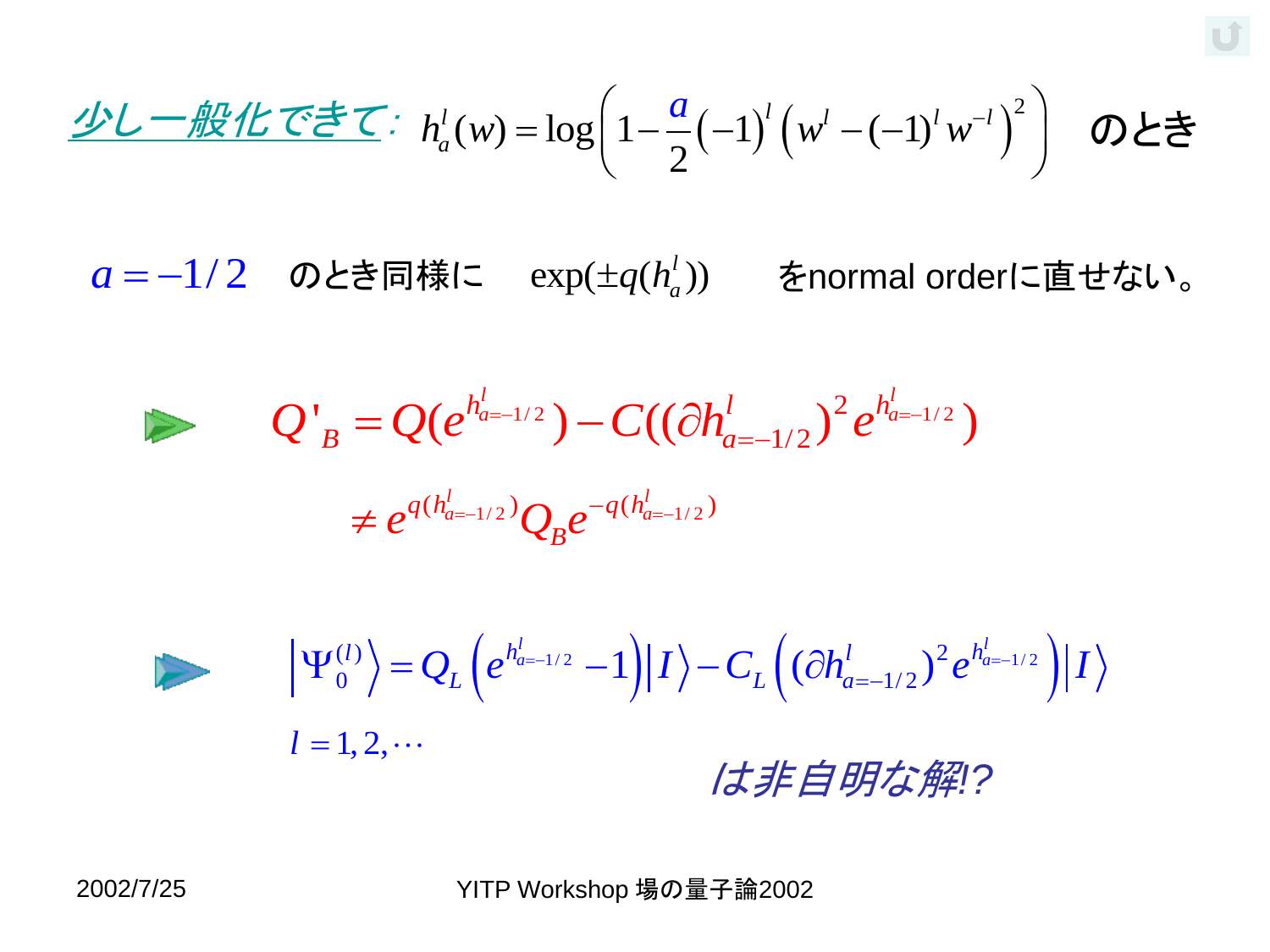#### ☆ 解のoscillator表現は存在する:

<span id="page-11-0"></span>
$$
\begin{split}\n\left| \Psi_{0}^{(l)} \right\rangle &= Q_{L} \left( -\frac{1}{2} + \frac{(-1)^{l}}{4} (w^{2l} + w^{2l}) \right) \left| I \right\rangle + C_{L} \left( l^{2} w^{-2} \left( 2 - (-1)^{l} (w^{2l} + w^{-2l}) \right) \right) \left| I \right\rangle \\
&= \frac{1}{\pi} \sum_{m \geq 0} \frac{-(-1)^{m} 4l^{2}}{(2m+1)(2m+1-2l)(2m+1+2l)} \left( -Q_{-(2m+1)} + 4l^{2} c_{-(2m+1)} \right) \left| I \right\rangle \\
&+ \frac{2l^{2}}{\pi} \left( \sum_{k=1}^{l} \frac{1}{2k-1} \right) (c_{1} - c_{-1}) \left| I \right\rangle.\n\end{split}
$$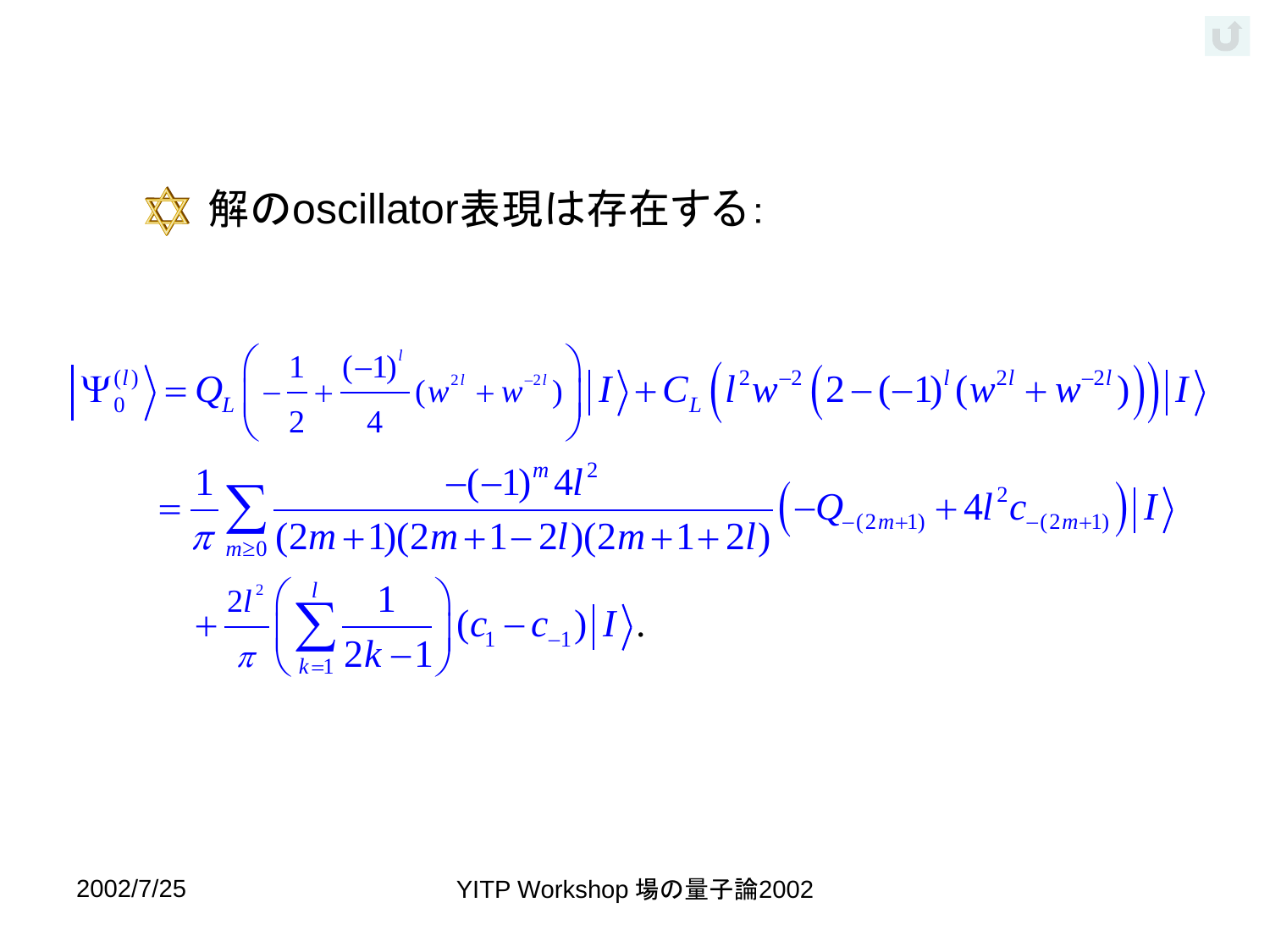## Cohomology of the New BRST Charge

#### $_0^{(l)}$  のまわりの新しいBRST電荷: 0  $\Psi_0^{(l)}$

$$
Q_B^{(l)} = Q(e^{h_{a=-1/2}^l}) - C((\partial h_{a=-1/2}^l)^2 e^{h_{a=-1/2}^l})
$$
  
=  $\frac{1}{2}Q_B + \frac{(-1)^l}{4}(Q_{2l} + Q_{-2l}) + 2l^2(c_0 - \frac{(-1)^l}{2}(c_{2l} + c_{-2l}))$ 

<span id="page-12-0"></span>このcohomologyはもとの  $Q_{\scriptscriptstyle B}$ と違って消えているか?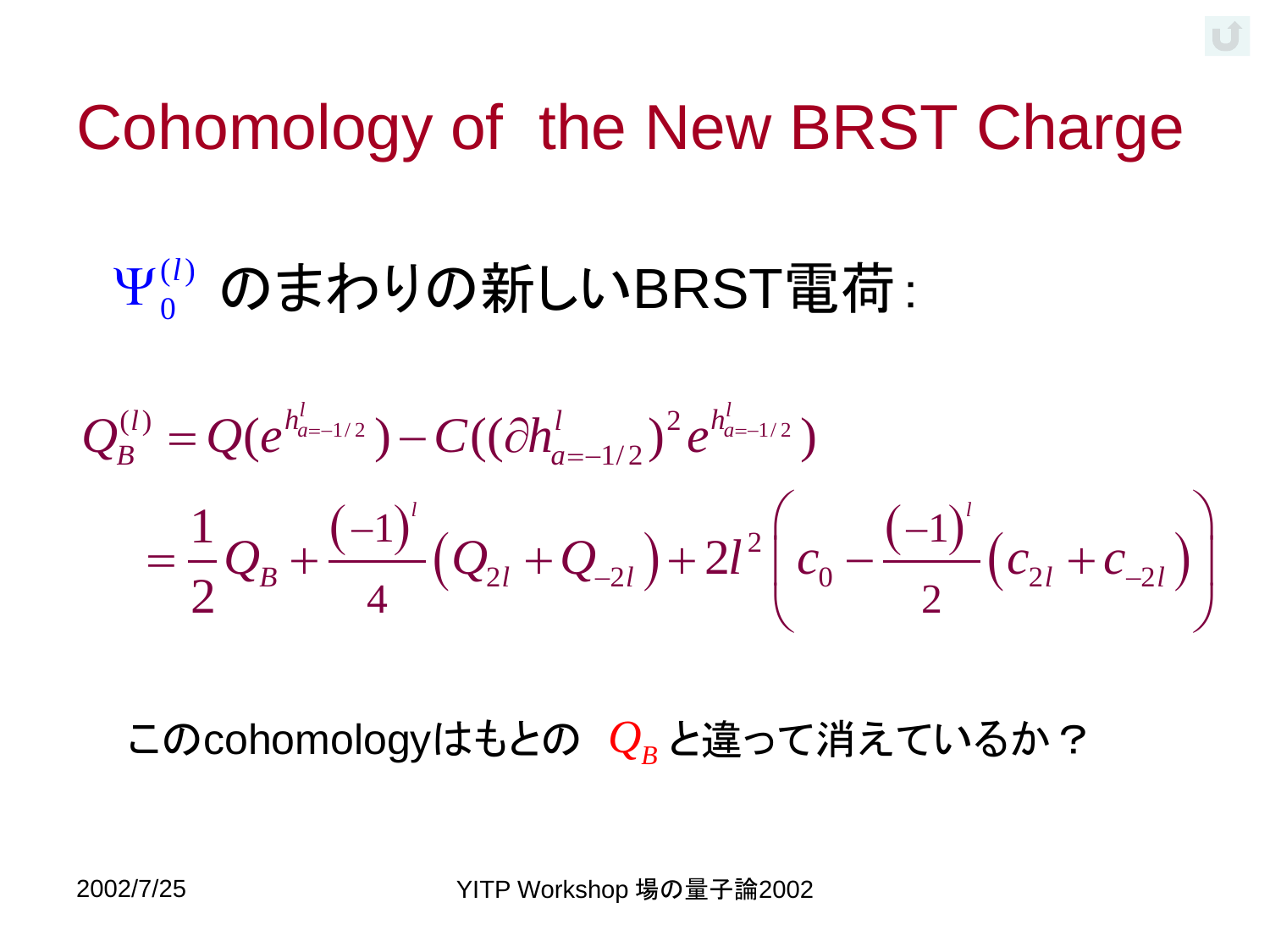$l = 1$  の場合

2002/7/25 YITP Workshop 場の量子論<sup>2002</sup> 0 2 2 0 2 1 2 ( 2 ) 2 0 1 1 1 2 . 2 4 4 *QB Q Q Q c c <sup>c</sup> R R <sup>R</sup>*

$$
R_{\pm 2} := -\frac{1}{4} Q_{\pm 2} + c_{\pm 2}, \qquad R_0 := \frac{1}{2} Q_0 + 2c_0
$$

#### と書くと次の関係式をみたす:

 $R_{12}^2 = 0$ ,  $R_{12}R_0 + R_0R_{12} = 0$ ,  $R_2^2$ と書くと次の関係式をみたす<br>  $R_{\pm 2}^2 = 0$ ,  $R_{\pm 2}R_0 + R_0R_{\pm 2} = 0$ ,  $R_0^2 + R_2R_{-2} + R_{-2}R_2 = 0$ .

<span id="page-13-0"></span>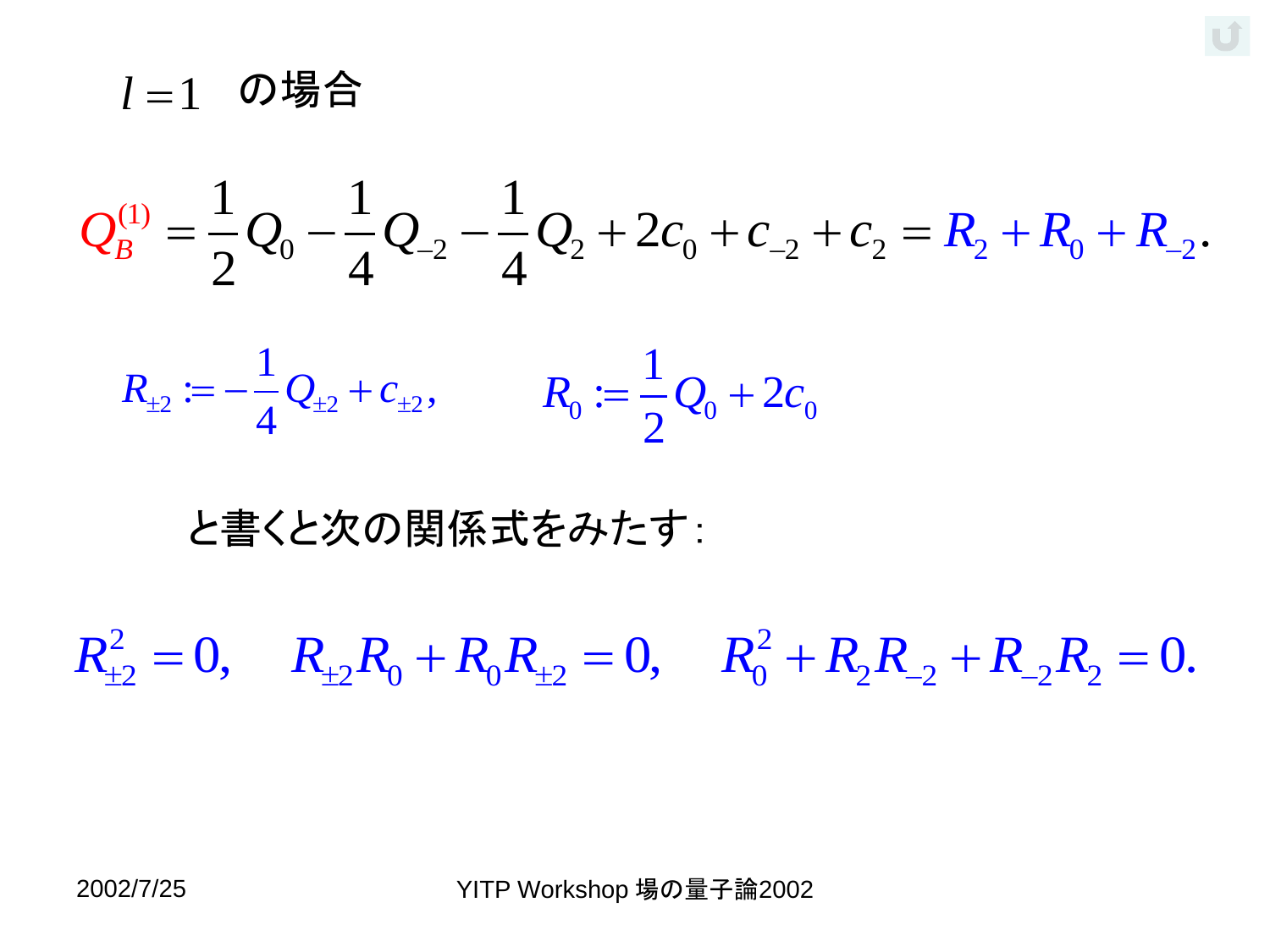# **Claim**  $\mathcal{Q}_{B}^{(1)}$  のcohomologyはghost数1の状態の中では自明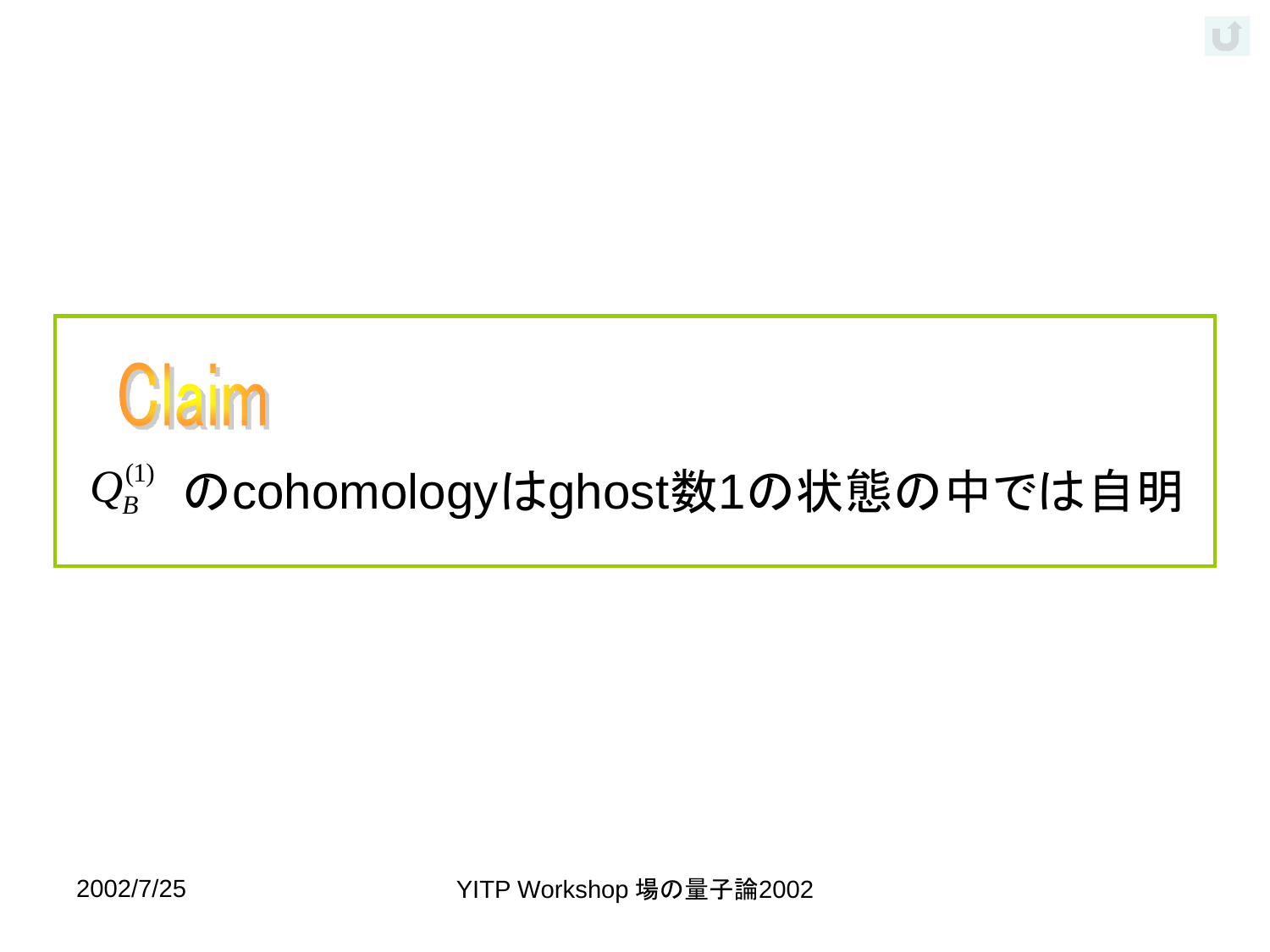

$$
Q_B^{(1)}\psi=0 \qquad \psi=\sum_{N\ge h}\psi_{-N} \quad \text{ :ghost\&1}
$$

を考える。

書き換えると:

<sup>①</sup>  $R_2 \psi_{-h-k} = 0$ ,

2 
$$
R_2 \psi_{-h-k-2} = -R_0 \psi_{-h-k}
$$
,

 $R_2 \psi_{-h-k} = 0, \qquad k = 0, 1,$ <br>  $R_2 \psi_{-h-k-2} = -R_0 \psi_{-h-k},$ <br>  $R_2 \psi_{-h-k-2l} = -R_0 \psi_{-h-k-2(l-1)} - R_{-2} \psi_{-h-k-2(l-2)}, \qquad l \ge 2.$ ③

<span id="page-15-0"></span>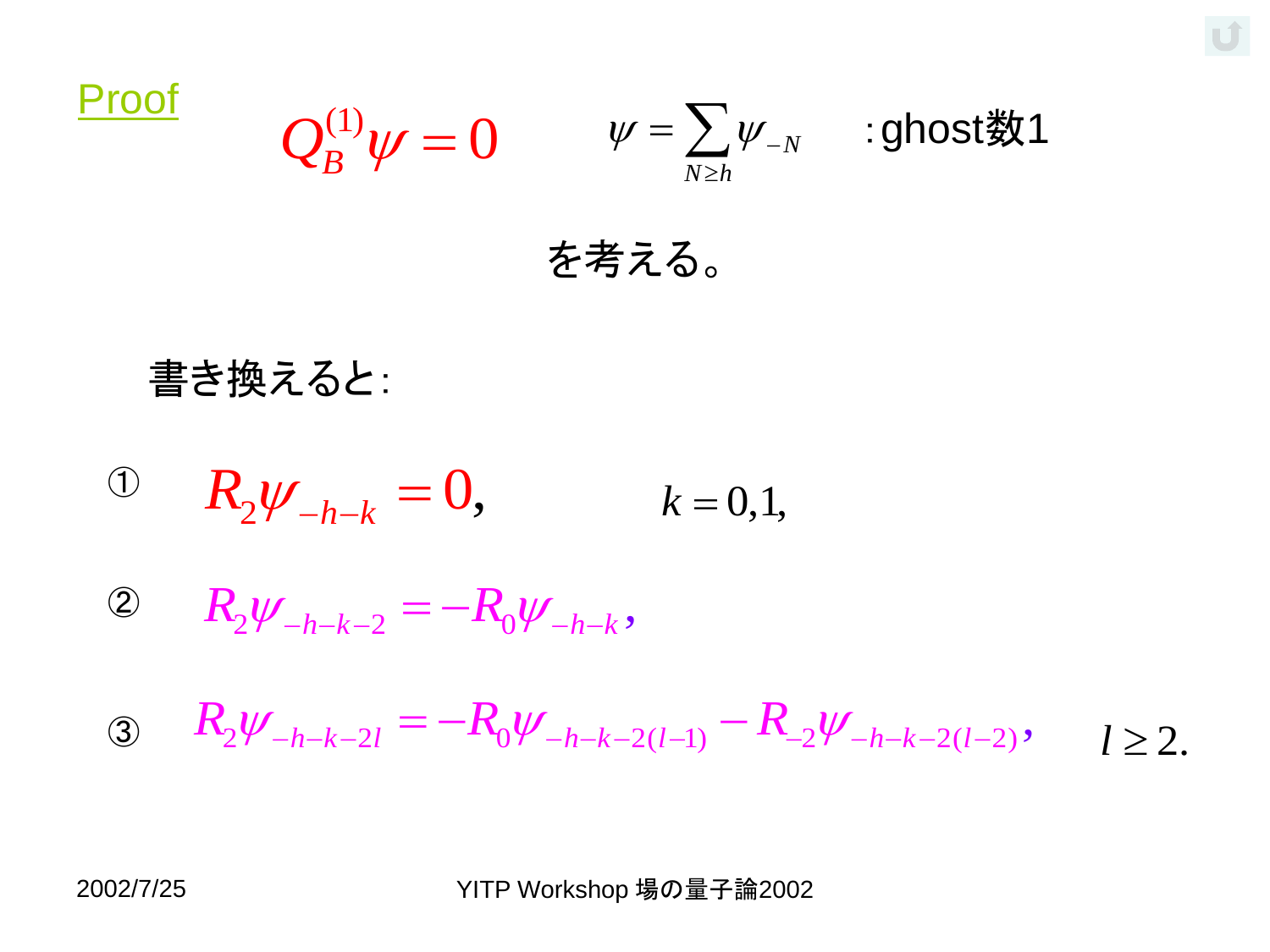**Fact** 

$$
\widetilde{Q_0} := -4R_2 = Q_2 - 4c_2 \quad \text{is} \quad Q_0 = Q_B \quad \text{or} \quad c_n b_n \quad \text{at}
$$

$$
\widetilde{c_n} := c_{n+2}, \widetilde{b_n} := b_{n-2}
$$
で置き換えたものと等しい。

$$
\widetilde{c_n} := c_{n+2}, \widetilde{b_n} := b_{n-2} \qquad \mathbf{C} \mathbf{E} \mathbf{B} \mathbf{B} \mathbf{A} \mathbf{L} \mathbf{A} \mathbf{D} \mathbf{B} \mathbf{B} \mathbf{L} \mathbf{U} \mathbf{V} \mathbf{S}
$$
\n
$$
Q_n = \sum_{j=1}^{\infty} \left( c_{-j} \left( L_{n+j}^X + \frac{1}{2} \sum_{k=1}^{\infty} \left( (k+2n+2j) b_{-k} c_{n+j+k} + (k-2n-2j) c_{n+j-k} b_k \right) + (n+j) b_0 c_{n+j} \right) \right)
$$
\n
$$
+ \sum_{j=1}^{\infty} \left( \left( L_{n-j}^X + \frac{1}{2} \sum_{k=1}^{\infty} \left( (k+2n-2j) b_{-k} c_{n-j+k} + (k-2n+2j) c_{n-j-k} b_k \right) + (n-j) b_0 c_{n-j} \right) c_j \right)
$$
\n
$$
+ \left( L_n^X + \frac{1}{2} \sum_{k=1}^{\infty} \left( (k+2n) b_{-k} c_{n+k} + (k-2n) c_{n-k} b_k \right) + nb_0 c_n \right) c_0 - \left( 1 - \frac{n}{2} - \frac{3n^2}{2} \right) c_n
$$

<span id="page-16-0"></span>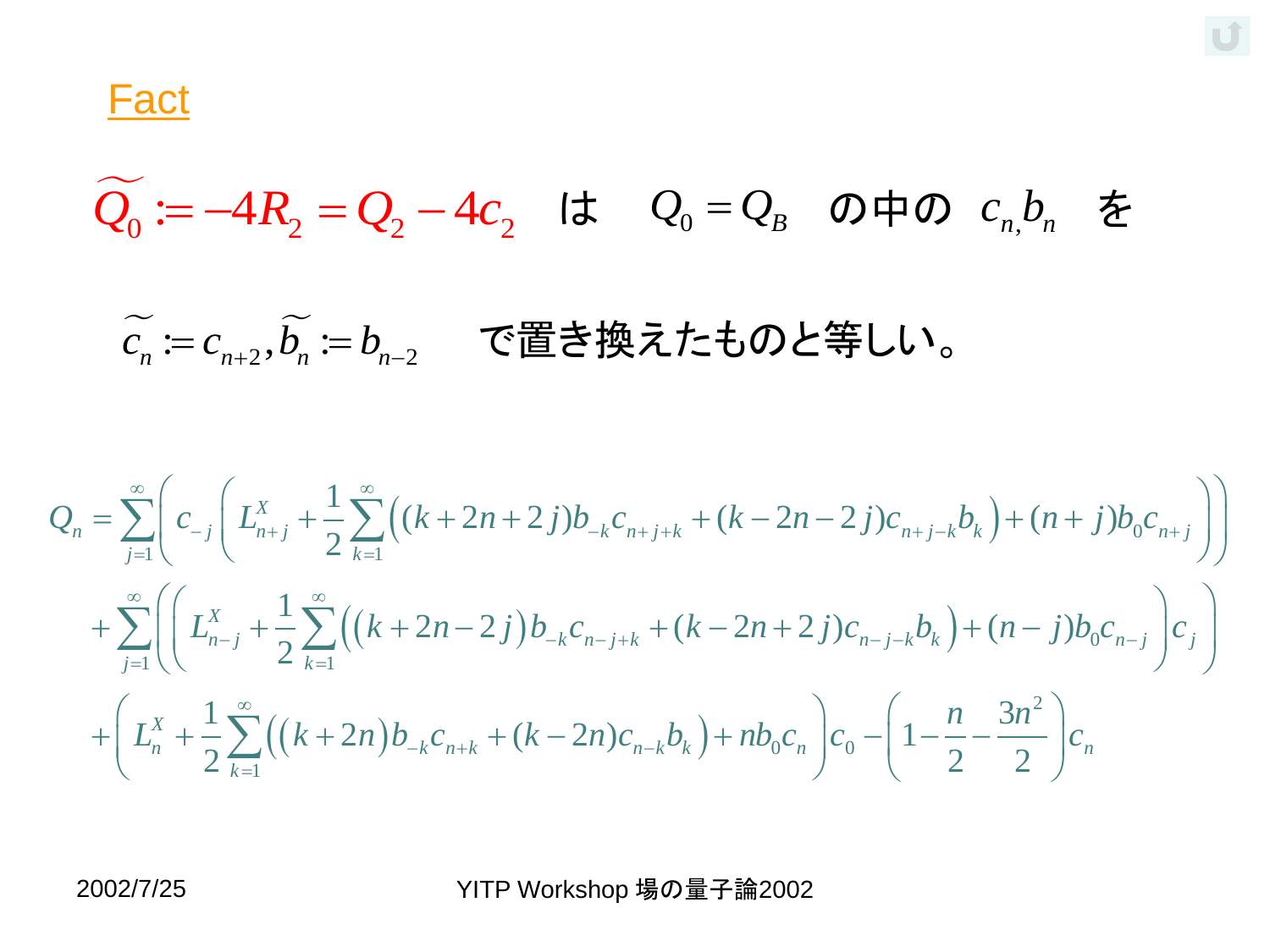#### 普通の  $Q_B$  の場合に知られていること:

$$
Q_{B}\psi = 0 \quad \text{ORF1t} \quad [\text{Kato-Ogawa}, \text{M.Henneaux}, \ldots]
$$
\n
$$
|\psi\rangle = A_{\text{DDF}}|0, p_{0}\rangle + B_{\text{DDF}}c_{0}|0, p_{0}\rangle + Q_{B}|\phi\rangle
$$
\n
$$
= \mathbf{C} \quad |0, p_{0}\rangle = e^{ip_{0}x}|0\rangle, \qquad p_{0}^{+} = \pm \frac{1}{\sqrt{2\alpha}}, \quad p_{0}^{+} = 0,
$$
\n
$$
|\Omega\rangle := c_{1}|0\rangle, \qquad c_{n}|\Omega\rangle = 0, n \ge 1, \qquad b_{n}|\Omega\rangle = 0, n \ge 0,
$$
\n
$$
A_{\text{DDF}}, B_{\text{DDF}} \quad \text{1t DDF operator} \quad A_{n}^{i} \quad \mathbf{C} \pm \mathbf{R} \mathbf{t} \mathbf{t} \mathbf{d} \mathbf{d} \mathbf{d} \mathbf{d} \mathbf{d} \mathbf{d}
$$
\n
$$
= \left[A_{m}^{i}, A_{n}^{j}\right] = m\delta_{m+n,0}\delta^{i,j}, \quad \left[L_{m}^{X}, A_{n}^{i}\right] = 0.
$$
\n2002/7/25\n
$$
= \text{YITP Workshop} \quad \text{MOP} \quad \text{MOP} \quad \text{MOP} \quad \text{MOP} \quad \text{MOP} \quad \text{MOP} \quad \text{MOP} \quad \text{MOP} \quad \text{MOP} \quad \text{MOP} \quad \text{MOP} \quad \text{MOP} \quad \text{MOP} \quad \text{MOP} \quad \text{MOP} \quad \text{MOP} \quad \text{MOP} \quad \text{MOP} \quad \text{MOP} \quad \text{MOP} \quad \text{MOP} \quad \text{MOP} \quad \text{MOP} \quad \text{MOP} \quad \text{MOP} \quad \text{MOP} \quad \text{MOP} \quad \text{MOP} \quad \text{MOP} \quad \text{MOP} \quad \text{MPO} \quad \text{MPO} \quad \text{MPO} \quad \text{MPO} \quad \text{MPO} \quad \text{MPO} \quad \text{MPO} \quad \text{MPO} \quad \text{MPO} \
$$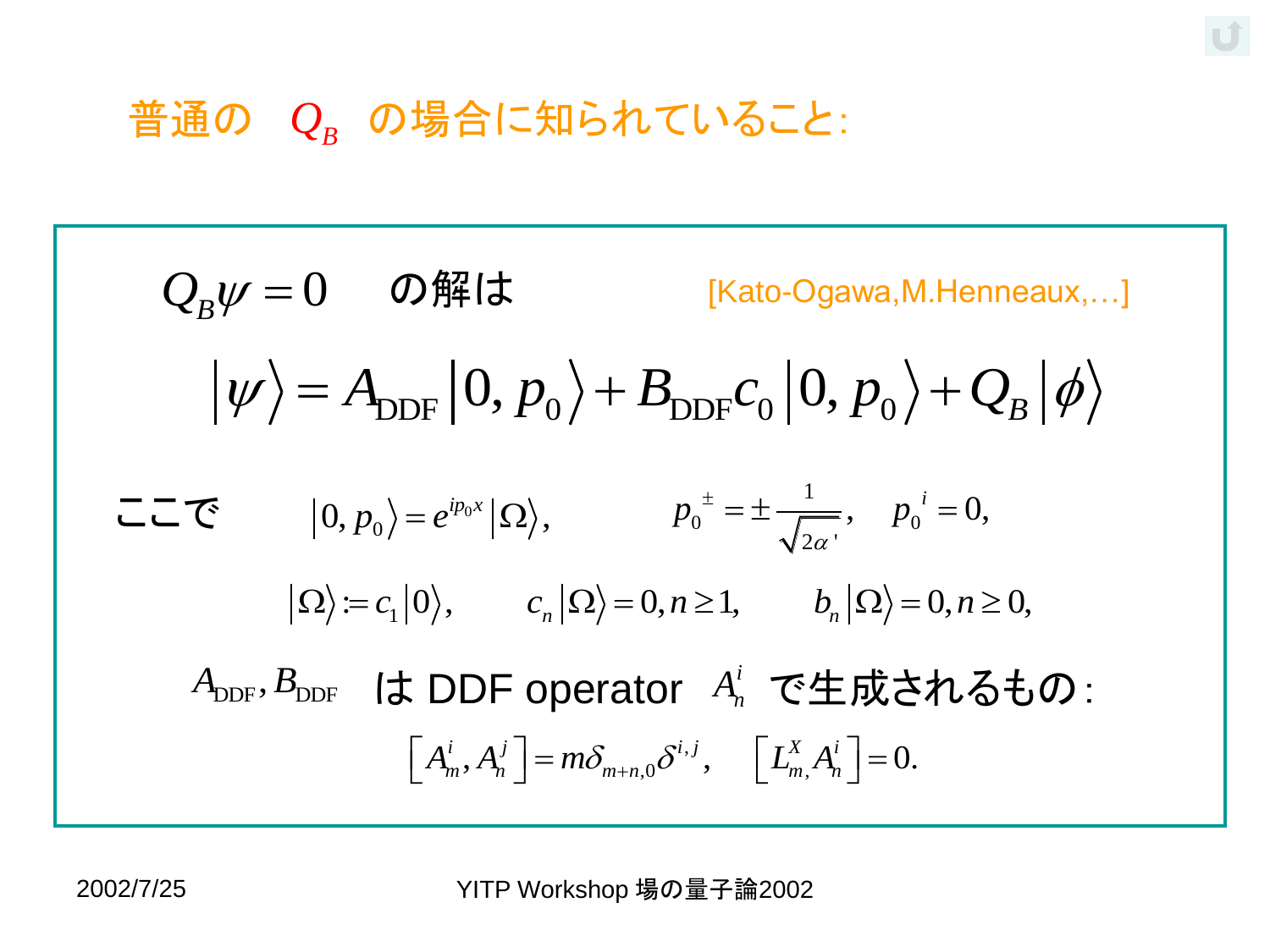$$
\widetilde{c_n} := c_{n+2}, \widetilde{b_n} := b_{n-2} \qquad \widetilde{c} \boxplus \widetilde{\Xi} \boxtimes \widetilde{c} \longrightarrow 0
$$

$$
\widetilde{Q_0}\psi = 0 \qquad \mathbf{OR} \mathbf{R} \mathbf{I} \mathbf{t}
$$
\n
$$
|\psi\rangle = A_{\text{DDF}} |\widetilde{0}, p_0\rangle + B_{\text{DDF}} \widetilde{c_0} |\widetilde{0}, p_0\rangle + \widetilde{Q_0} |\phi\rangle
$$
\n
$$
|\widetilde{0}, p_0\rangle := b_{-2}b_{-1}|0, p_0\rangle, \quad \widetilde{c_n} |\widetilde{0}, p_0\rangle = 0, n \ge 1, \quad \widetilde{b_n} |\widetilde{0}, p_0\rangle = 0, n \ge 0.
$$
\n2002/7/25\nYITP Workshop  $\frac{1}{2}$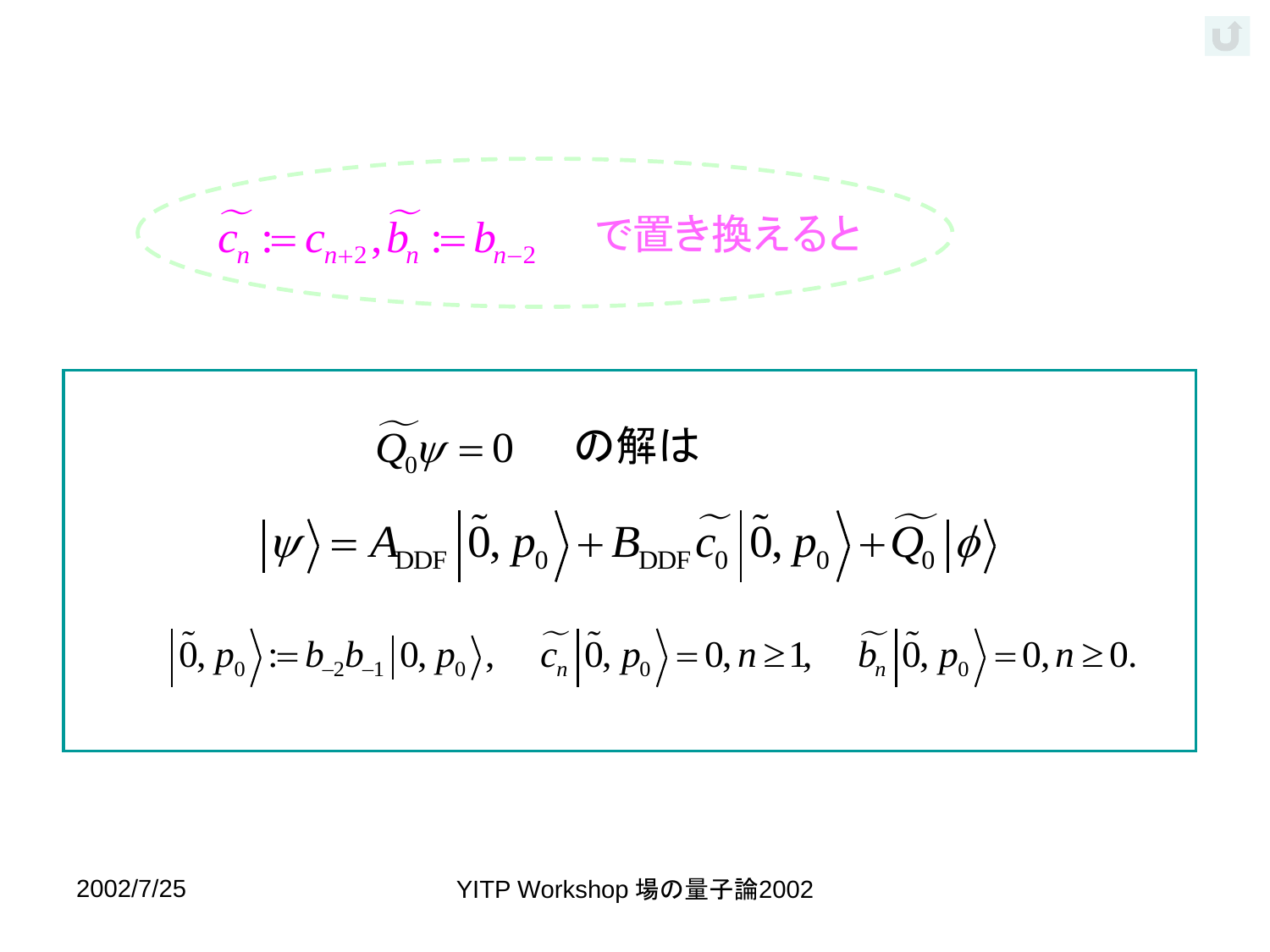[①](#page-15-0)

# 今  $|\psi_{-h-k}\rangle$  は ghost数 1 より,  $R_2 |\psi_{-h-k}\rangle = 0 \Rightarrow |\psi_{-h-k}\rangle = R_2 |\phi_{-h-k-2}\rangle, \qquad \exists |\phi_{-h-k-2}\rangle.$

### *R*2 の**cohomology**は**ghost**数 **1** の状態の間では自明

[②](#page-15-0)

$$
\Box \vec{F} = R_2 |\psi_{-h-k-2}\rangle = -R_0 |\psi_{-h-k}\rangle = -R_0 R_2 |\phi_{-h-k-2}\rangle = R_2 R_0 |\phi_{-h-k-2}\rangle,
$$

$$
\Rightarrow \quad |\psi_{-h-k-2}\rangle = R_0 |\phi_{-h-k-2}\rangle + R_2 |\phi_{-h-k-4}\rangle, \quad \exists |\phi_{-h-k-4}\rangle.
$$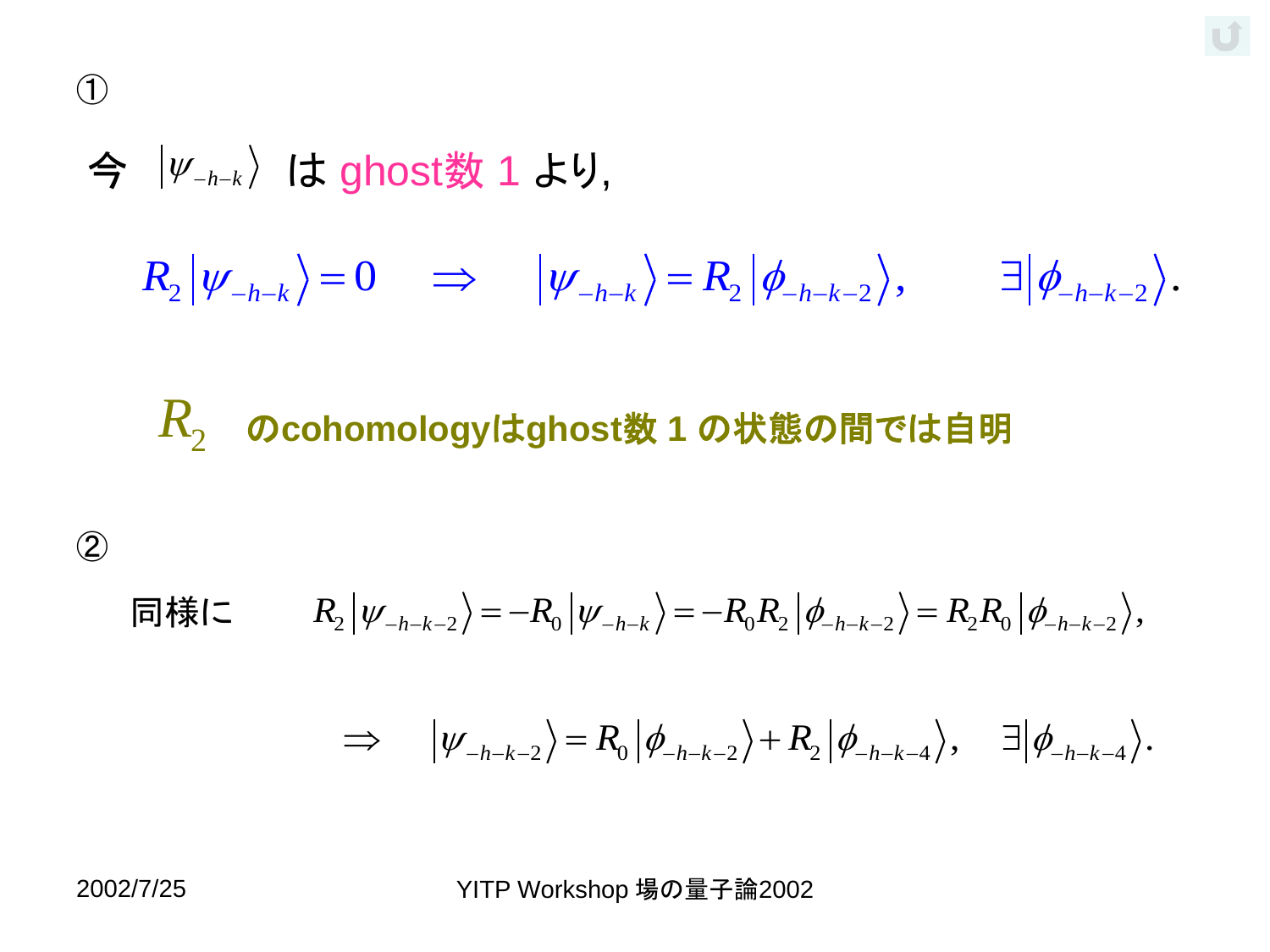[③](#page-15-0)

(3)

\n
$$
\star \quad |\psi_{-h-k-2l}\rangle = R_{-2} |\phi_{-h-k-2(l-1)}\rangle + R_0 |\phi_{-h-k-2l}\rangle + R_2 |\phi_{-h-k-2(l+1)}\rangle, \quad l = m, m-1
$$
\nを仮定。

$$
□ O L □ ★ □\n
$$
R_{2} | \psi_{-h-k-2(m+1)} \rangle = -R_{0} | \psi_{-h-k-2m} \rangle - R_{-2} | \psi_{-h-k-2(m-1)} \rangle
$$
\n
$$
= -R_{0} (R_{-2} | \phi_{-h-k-2(m-1)} \rangle + R_{0} | \phi_{-h-k-2m} \rangle + R_{2} | \phi_{-h-k-2(m+1)} \rangle)
$$
\n
$$
-R_{-2} (R_{-2} | \phi_{-h-k-2(m-2)} \rangle + R_{0} | \phi_{-h-k-2(m-1)} \rangle + R_{2} | \phi_{-h-k-2m} \rangle )
$$
\n
$$
= R_{2} (R_{-2} | \phi_{-h-k-2m} \rangle + R_{0} | \phi_{-h-k-2(m+1)} \rangle),
$$
\n
$$
⇒
$$
$$

 $\Rightarrow$ 

$$
= R_{2} (R_{-2} | \phi_{-h-k-2(m+1)} \rangle + R_{0} | \phi_{-h-k-2(m+1)} \rangle),
$$
  
\n
$$
|\psi_{-h-k-2(m+1)} \rangle = R_{-2} | \phi_{-h-k-2m} \rangle + R_{0} | \phi_{-h-k-2(m+1)} \rangle + R_{2} | \phi_{-h-k-2(m+2)} \rangle, \quad \exists |\phi_{-h-k-2(m+2)} \rangle
$$

つまり が 
$$
l=m+1
$$
でも成立。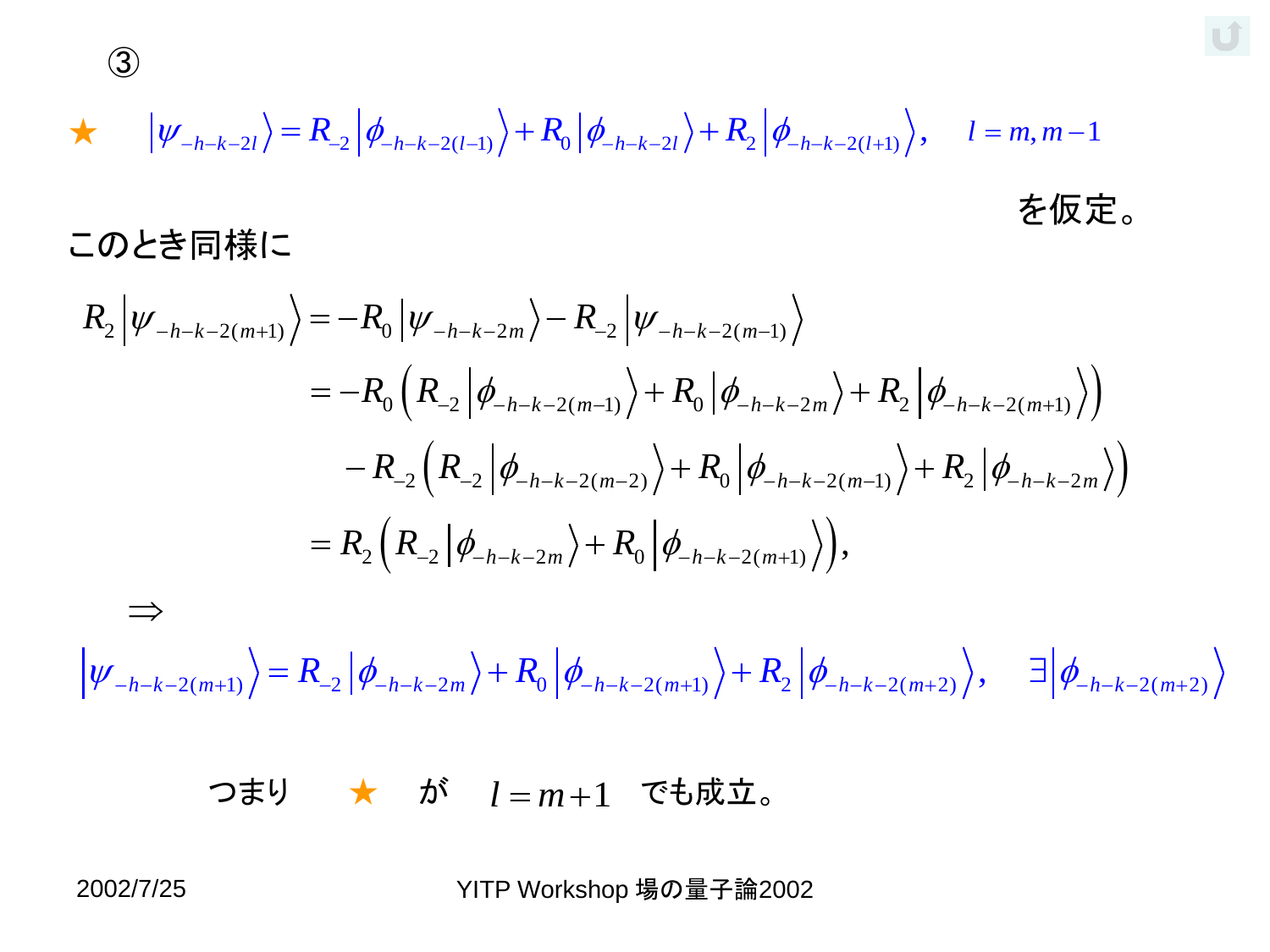$$
#E_1 \t\t (1) \t (2) \t (3) \t\t kU
$$
\n
$$
|\psi_{-h-k-2l}\rangle = R_{-2} |\phi_{-h-k-2(l-1)}\rangle + R_0 |\phi_{-h-k-2l}\rangle + R_2 |\phi_{-h-k-2(l+1)}\rangle, \t l \ge 0,
$$
\n7 $\neq$  U

★**5** (1) (2) (3) 
$$
\downarrow
$$
  $\downarrow$ 

\n
$$
|\psi_{-h-k-2l}\rangle = R_{-2} |\phi_{-h-k-2(l-1)}\rangle + R_0 |\phi_{-h-k-2l}\rangle + R_2 |\phi_{-h-k-2(l+1)}\rangle, \quad l \ge 0,
$$

\n7± $\downarrow$ 

\n
$$
Q_B^{(1)} \psi = 0 \qquad \psi = \sum_{N \ge h} \psi_{-N} : \text{ghost } M
$$

\n
$$
|\psi\rangle = Q_B^{(1)} |\phi\rangle, \qquad \exists |\phi\rangle = \sum_{k=0,1, l \ge 1} |\phi_{-h-k-2l}\rangle.
$$

\n2002/7/25 YITP Working  $\phi$  and  $\phi$  are the same.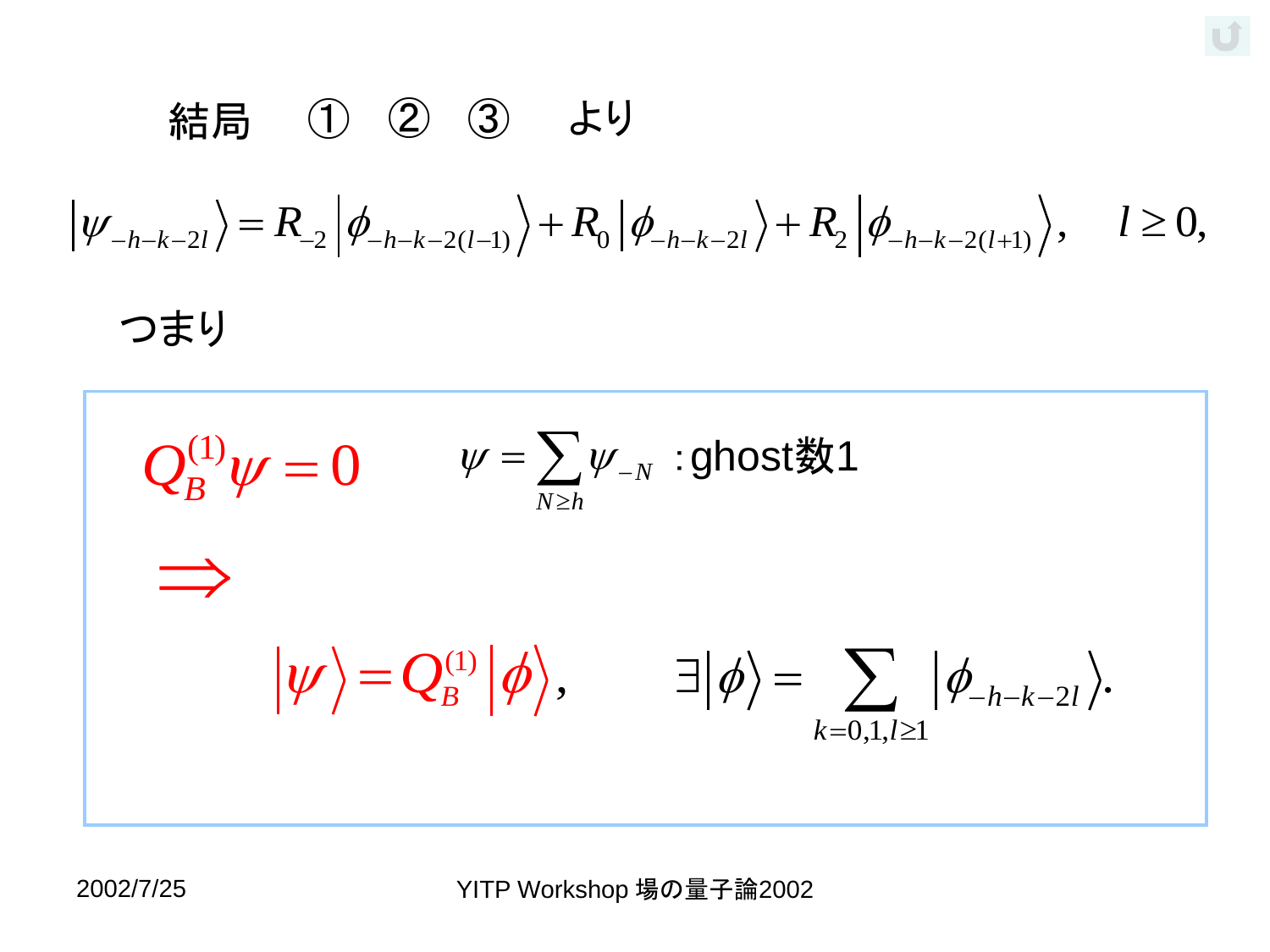#### $\overline{(\mathbf{l})}$  $\begin{array}{cc} (l) & l \geq 2 \end{array}$  $\mathbf{P}_{0}^{(l)}$  *l* ≥ 2 のまわりのBRST電荷  $Q_{B}^{(l)}$  についても同様:

$$
Q_B^{(l)} \qquad l=1,2,3,\cdots
$$

#### のcohomologyはghost数1の状態の中では自明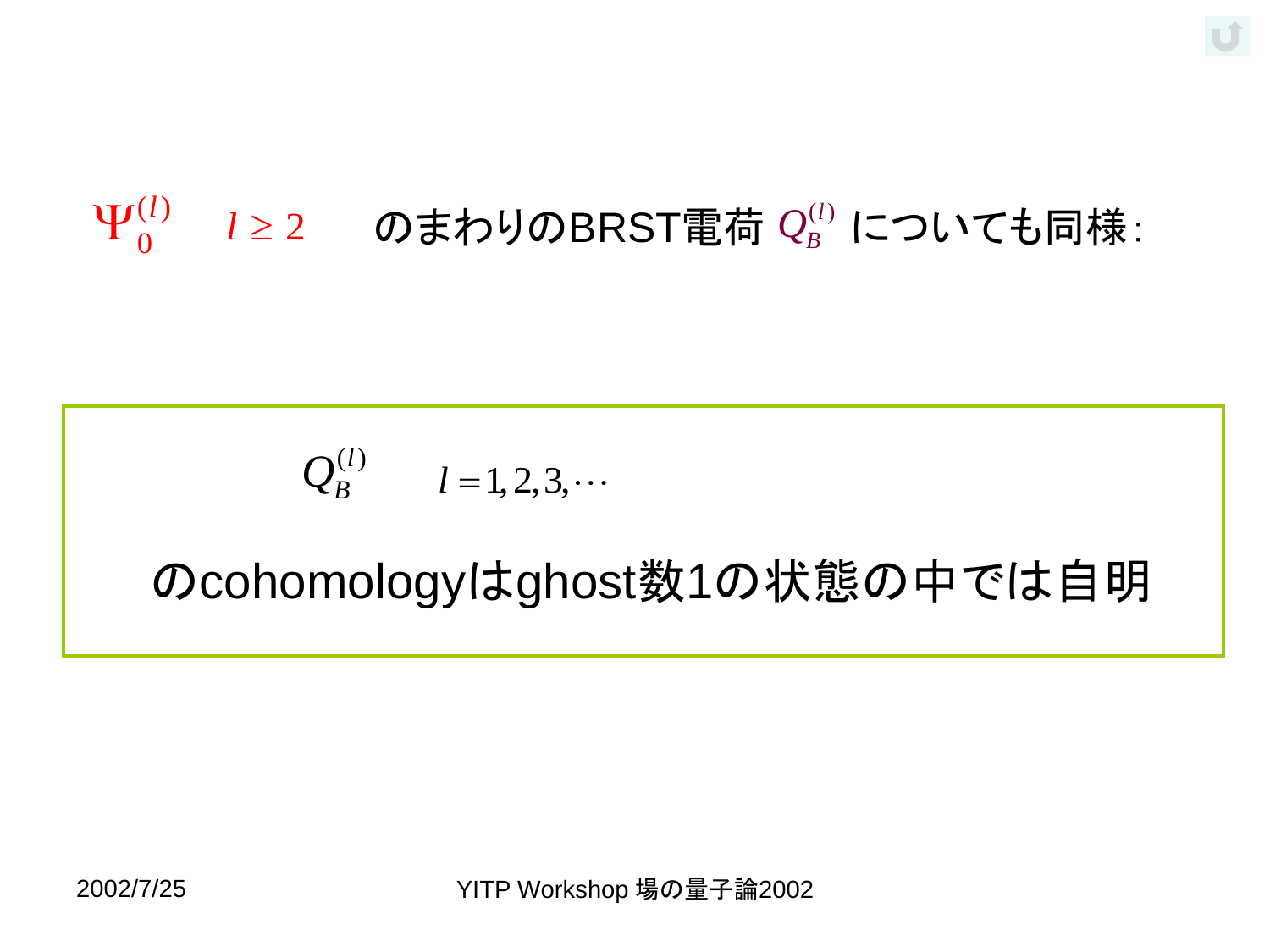$$
\mathbb{X} \qquad \mathcal{Q}_{B}^{(l)} \left| \psi^{(l)} \right\rangle = 0
$$

の非自明な解はghost数 の部分: 2 , (2 1) *l l* (1 ) 2 1 ( ) DDF 2 2 1 2 1 0 DDF 2 1 2 1 0 ( 1) exp <sup>2</sup> 0, 0, *n l ln n l l l l q n A b b b b p B b b b p*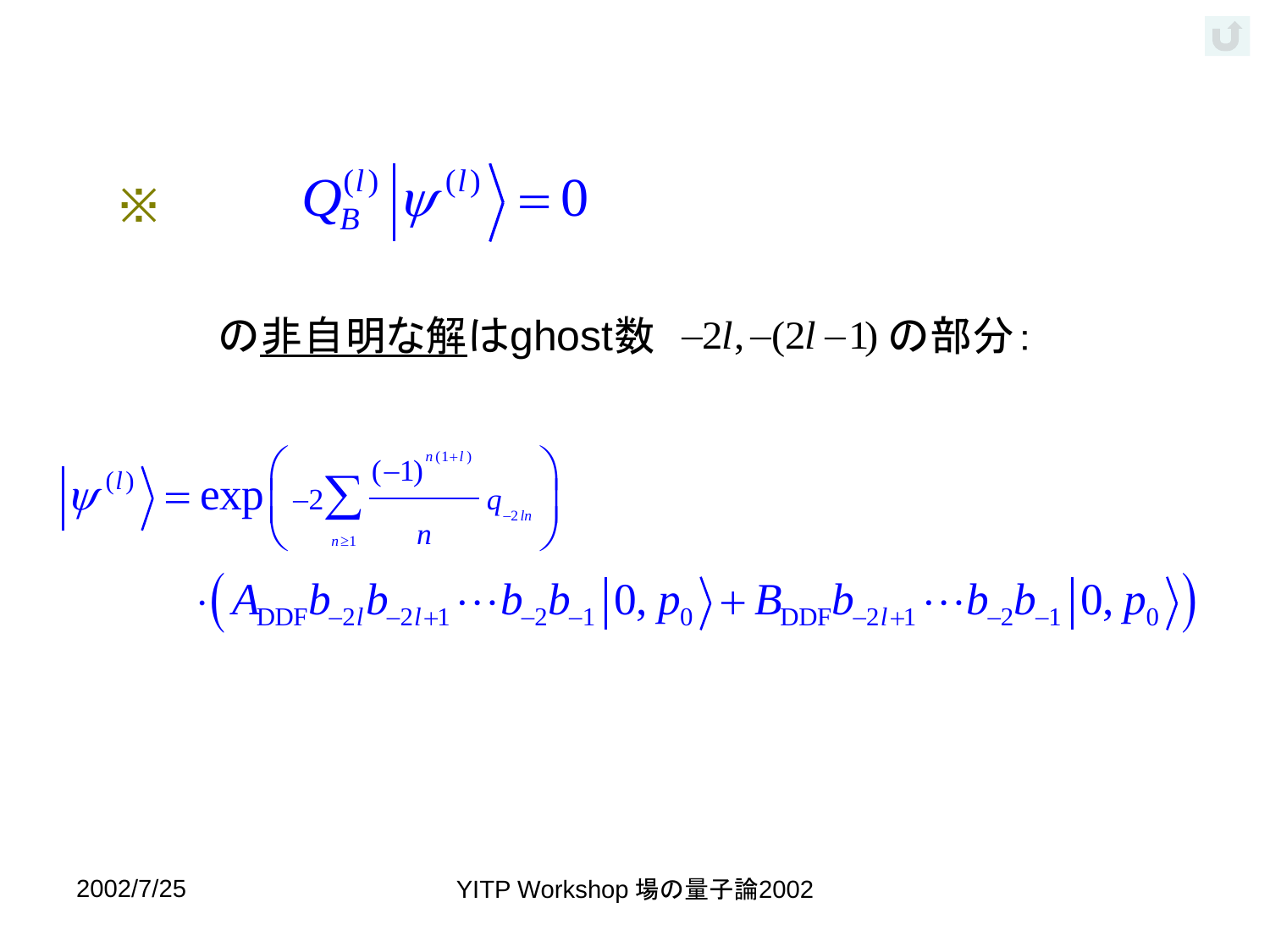# **Summary**

- 高橋-谷本の解のうち Y() を調べた。 0  $\Psi_0^{(l)}$
- •このまわりのBRST電荷 $\mathcal{Q}_{\scriptscriptstyle B}^{\scriptscriptstyle (l)}$  $\mathcal{Q}_{\scriptscriptstyle B}^{\scriptscriptstyle (l)}$  $\mathcal{Q}_{\scriptscriptstyle B}^{\scriptscriptstyle (l)}$ のcohomologyは ghost数1の状態の中では自明。

 $\bigcup$ 

## 弦の場の理論の古典論で

- $\mathcal{L}^{(l)}$  は非自明な解。  $\Psi_0^{(l)}$  $\mathbb{X}$ 0
- <span id="page-24-0"></span> $\Psi_0^{(l)}$ (1) まわりでのonshellな状態  $\mathbb{X}$  $\bf{0}$ 
	- は全てゲージ自由度:

 $\mathcal{Q}_{B}^{(l)}\left|\psi\right\rangle =0$  $\left|\psi\right\rangle =Q_{\scriptscriptstyle B}^{\scriptscriptstyle (l)}\left|\phi\right\rangle$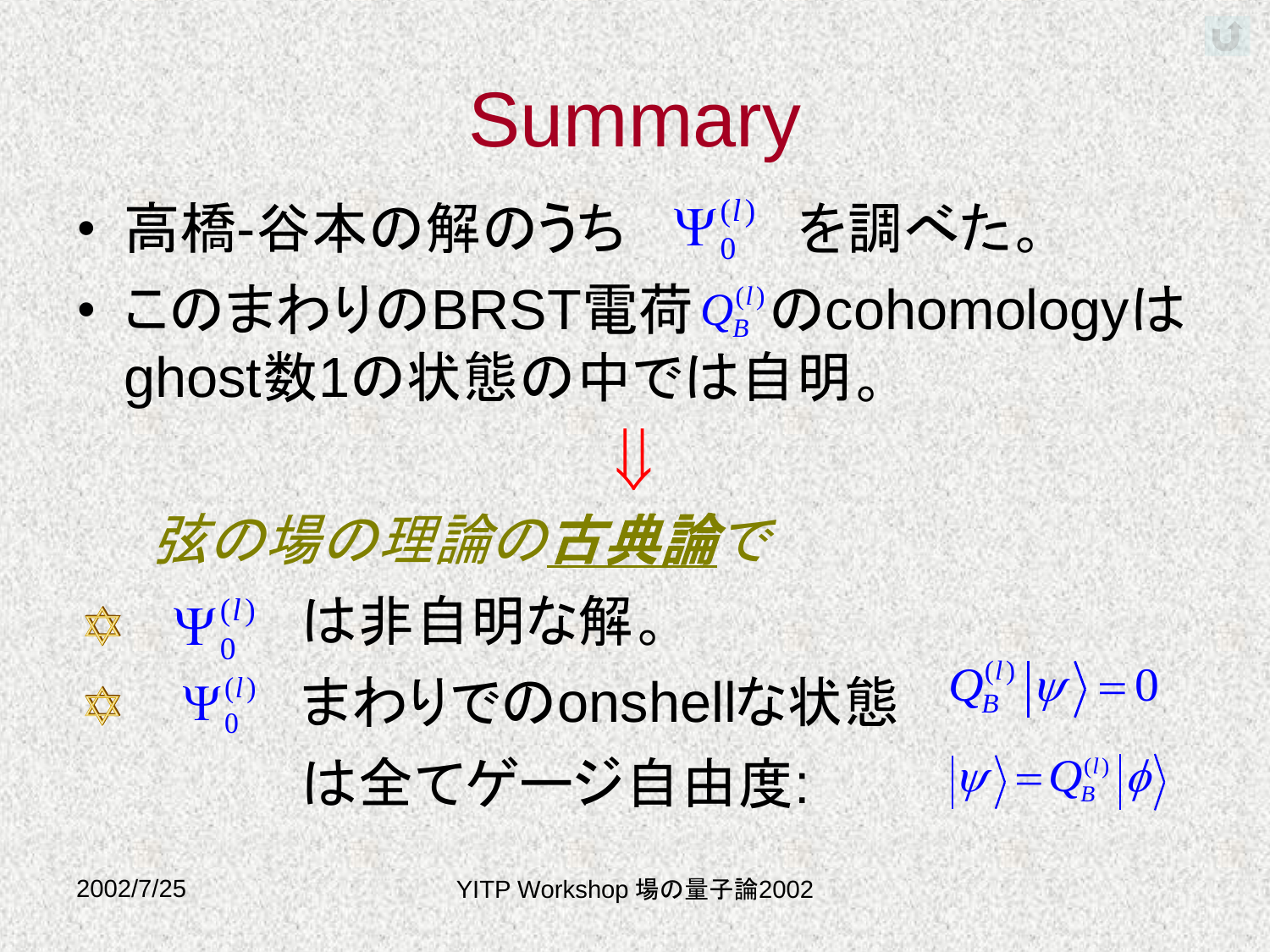## Discussion

### ■ Potential heightの評価

 $_0^{\left( l \right)}$  がタキオン凝縮の解なら D25-brane tensionを再現するはず。 0  $\Psi^{(l)}_0$ 

素朴に解をactionに代入すると...

$$
\langle I | (\cdots) | I \rangle \sim \left( \det_{n,m \geq 1} \left( \delta_{n,m} - \delta_{n,m} \right) \right)^{-26/2+1} = \infty.
$$

<span id="page-25-0"></span>計算にはなんらかの正則化が必要。 ~ 未解決

 $\Psi = 0$ 

 $\left( l\right)$  $\boldsymbol{0}$  $\Psi^{(l)}_0$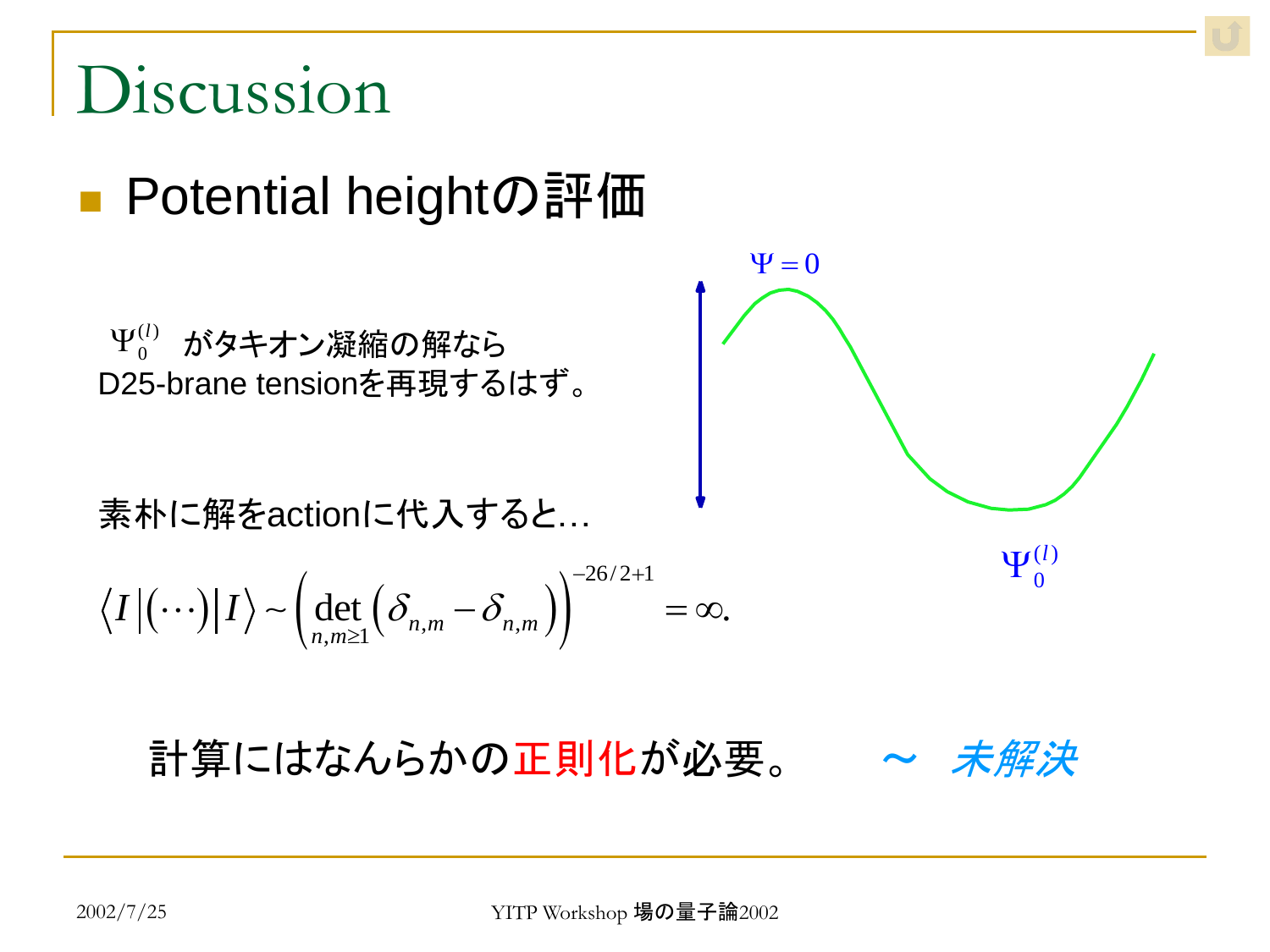### 他の解との関係

Horowits et.al.の解はCSFTからVSFTを導き I.K.-Ohmori, *JHEP 0205 (2002) 036*

cohomology 
$$
\phi^* \triangleq \mathbb{C}
$$
 Oghost数  $\mathbb{O} \vee \mathbb{C}$  éj  
\n
$$
|\Psi_0\rangle = Q_L(e^h - 1)|I\rangle - C_L((\partial h)^2 e^h)|I\rangle \qquad [\overline{a}^{\frac{1}{16}}\triangleq \overline{a}^{\frac{1}{16}}]
$$
\n
$$
h(w) \rightarrow -\infty \qquad |\Psi_0\rangle = -Q_L|I\rangle + C_L(f)|I\rangle.
$$
\n
$$
f_{GRSZ}(\sigma) = \lim_{\varepsilon \to 0} \left( \delta(\sigma - (\pi/2 - \varepsilon)) + \delta((\pi/2 + \varepsilon) - \sigma) \right).
$$
\n
$$
|\Psi_0^{\text{NST}}| = -Q_L|I\rangle + \lim_{\varepsilon \to 0} \frac{(g^2 \kappa)^{1/3}}{4i} \left( e^{-i\varepsilon} C(i e^{i\varepsilon}) - e^{i\varepsilon} C(-i e^{-i\varepsilon}) \right)|I\rangle
$$
\n
$$
= \frac{2}{\pi} \sum_{m \geq 0} \frac{(-1)^m}{2m+1} Q_{-(2m+1)}|I\rangle + \frac{(g^2 \kappa)^{1/3}}{2} \lim_{\varepsilon \to 0} \left( 1 + 2 \sum_{\varepsilon \to 0} \cos 2k\varepsilon \right) c_0 - \left( \sum_{\varepsilon \to 0} \sin(2k+1)\varepsilon \right) (c_1 - c_{-1})|I\rangle
$$
\n
$$
Q_{GRSZ} = \frac{1}{2i} \left( c(i) - c(-i) \right) = c_0 + \sum_{\varepsilon \to 0} (-1)^n (c_{2n} + c_{-2n}).
$$

<span id="page-26-0"></span>
$$
\mathcal{Q}_{GRSZ} = \frac{1}{2i} \Big( c(i) - c(-i) \Big) = c_0 + \sum_{n \ge 1} (-1)^n (c_{2n} + c_{-2n}).
$$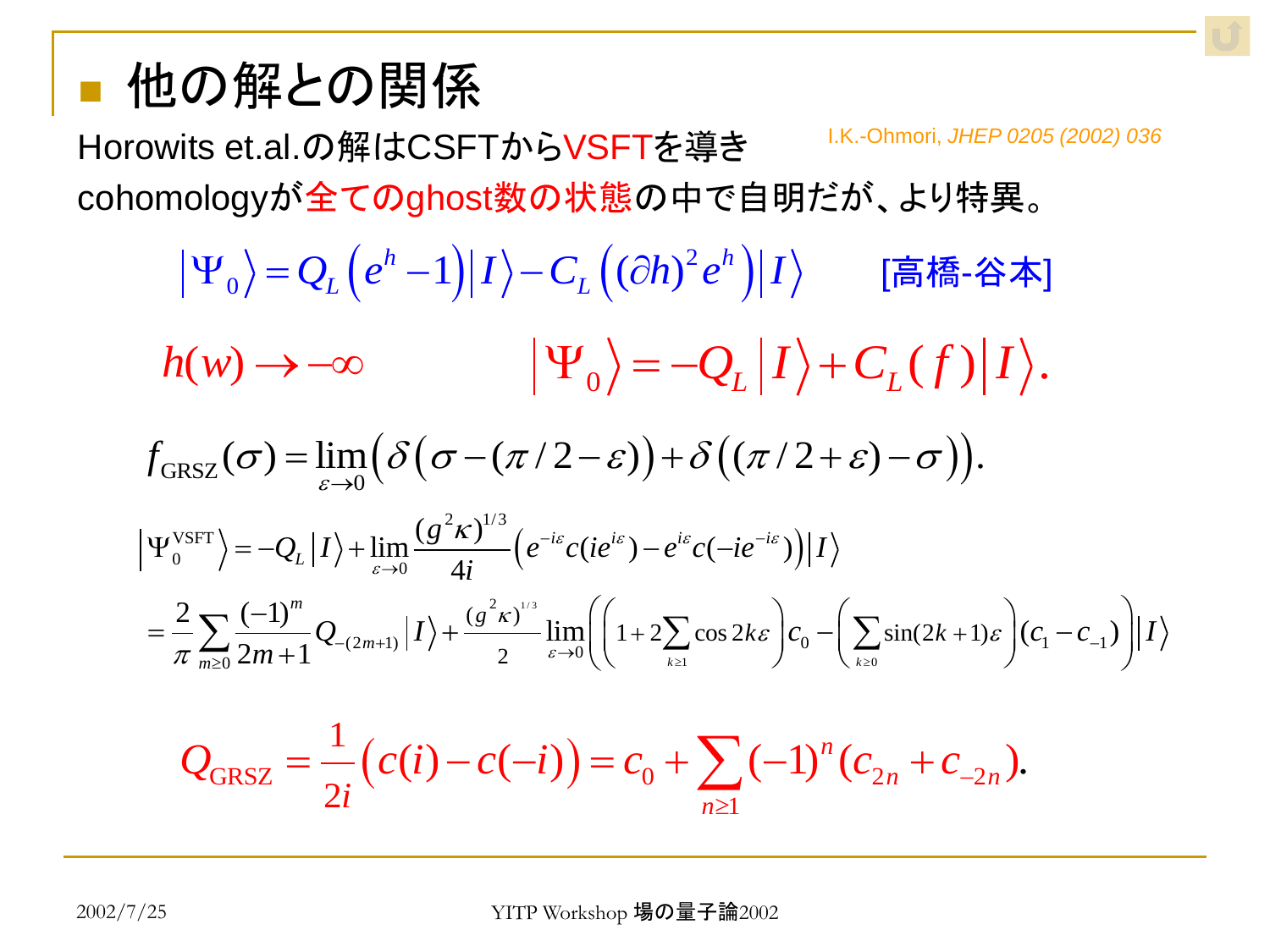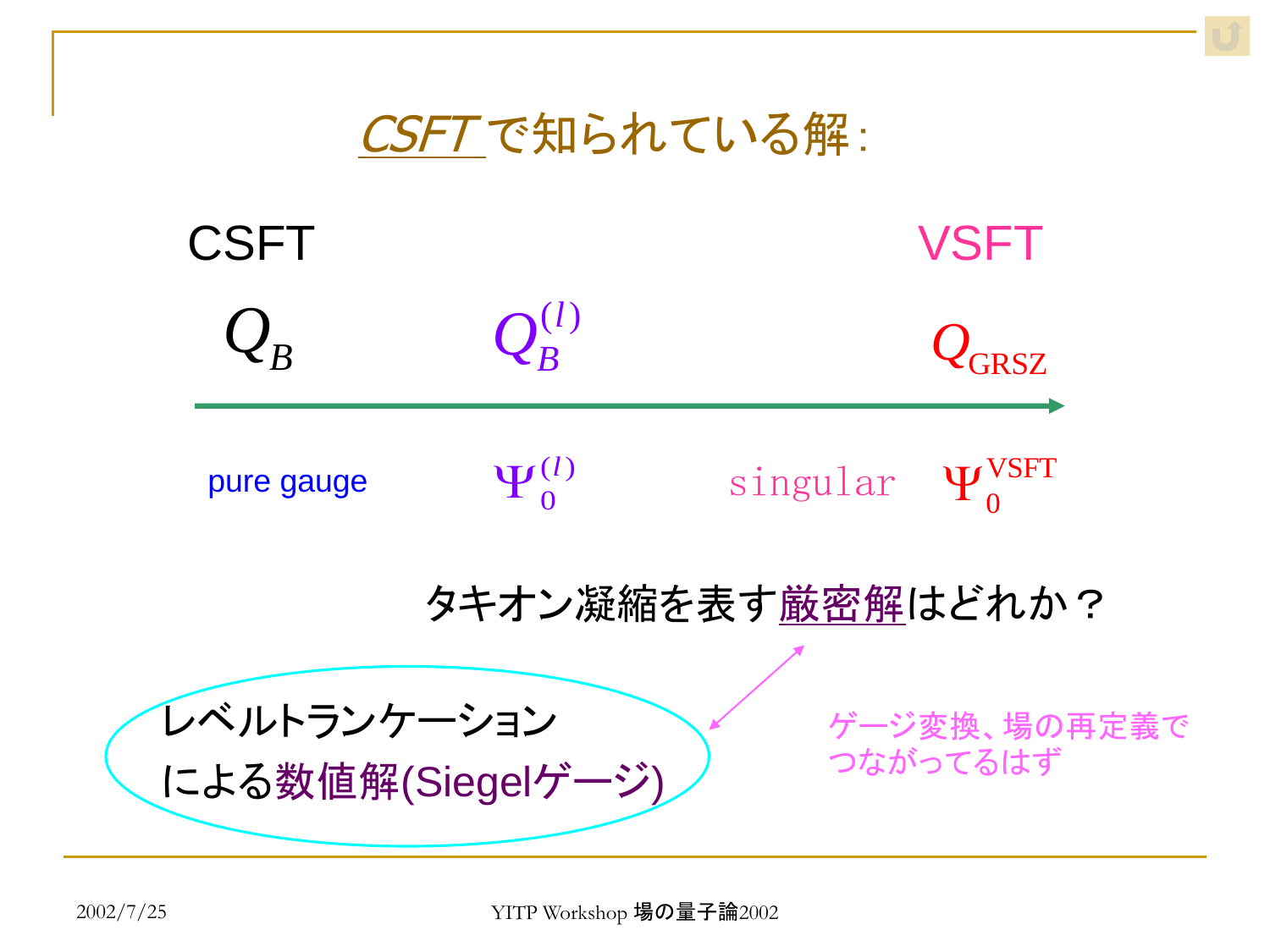

知られているCSFTの厳密解は全て identity string field  $\ket{I}$  を使っている。 振動子表示のみでは A \* I = I \* A = A, ∀A を示せない(?) CFTを使った定義では示せるが: I.K.,*JHEP12(2001)007*

[Rastelli-Zwiebach(2000),...]  $(I*A)=(c_0I)*A+I*(c_0A)=(c_0I)$  $\left( c_{0}I\right)$  $C_0 A = C_0 (I * A) = (C_0 I) * A + I * (C_0 A) = (C_0 I) * A + C_0$ ,  $(c_0 A)$ <br>0,  $\forall A$ . *c*<sub>0</sub>*I* の謎 [Rastelli-Zwiebach(2000),...]<br> $c_0 A = c_0 (I * A) = (c_0 I) * A + I * (c_0 A) = (c_0 I) * A + c_0 A$ *c*<sub>0</sub>*I* ) \* *A* + *I* \* (*c*<sub>0</sub>*A*)<br>*c*<sub>0</sub>*I* ) \* *A* = 0,  $\forall$ *A*  $c_0 I$  の謎 [Rastelli-Zwiebach(2000),...]<br>=  $c_0 (I * A) = (c_0 I) * A + I * (c_0 A) = (c_0 I) * A + c_0 A$ ,  $c_0 A = c_0 (I * A) = (c_0 I) * A + I * (c_0 A) = (c_0 I)$ <br> $\therefore (c_0 I) * A = 0, \forall A.$ 特に *A I* とすると  $(I * A) = (c_0 I) * A + I * (c_0 A) = (c_0 I) * A + c_0 A,$ <br>∴  $(c_0 I) * A = 0, \forall A.$ <br> $\exists I \subset A = I$  とすると  $0 \neq c_0 I = (c_0 I) * I = 0$  (??) *c*<sub>o</sub>*I* の謎

#### *I* を**consistent**に扱う定義・正則化が必要!